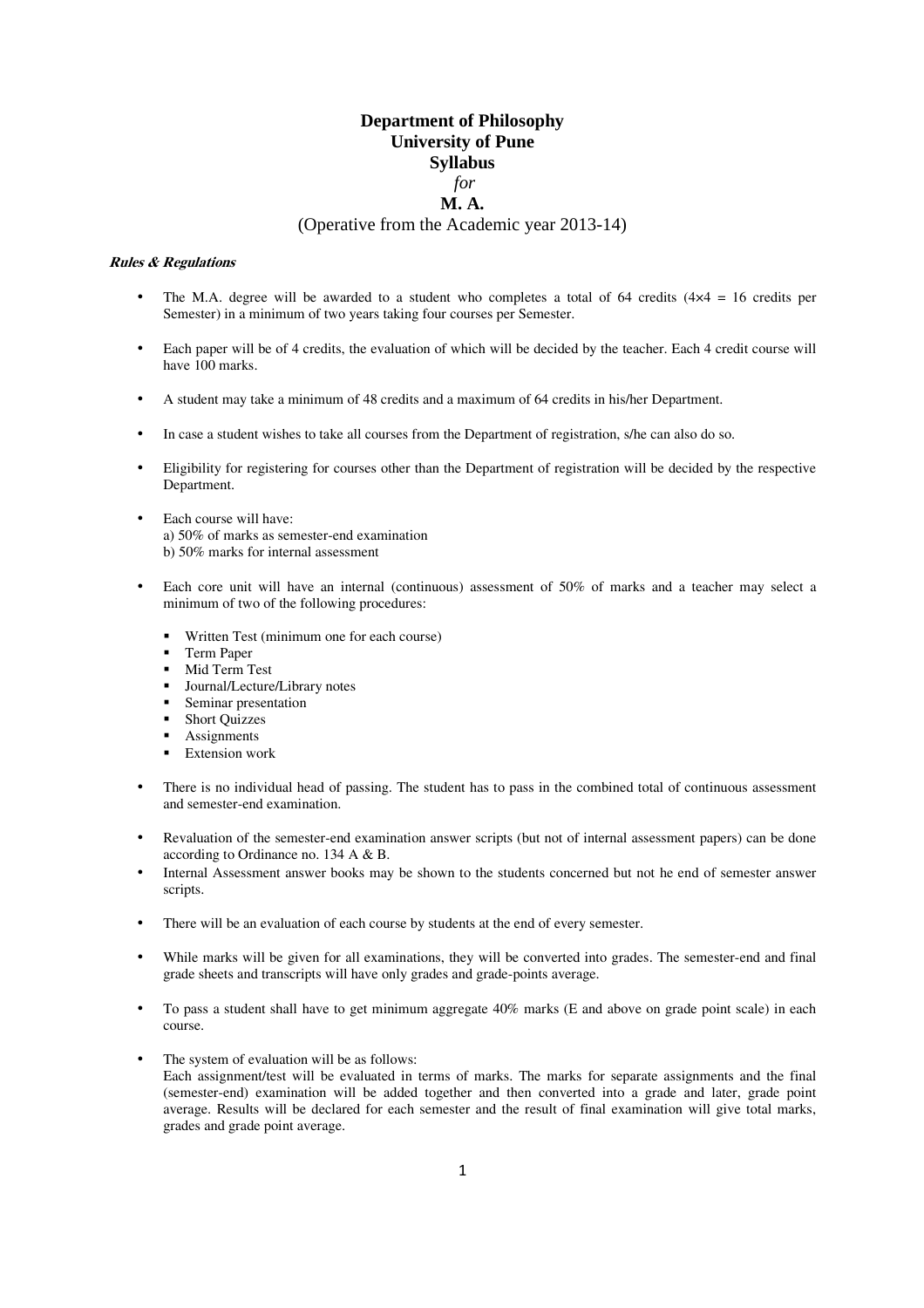| <b>Marks</b>                                                                      | Grade                                                                                                 | <b>Grade point</b>                                             |
|-----------------------------------------------------------------------------------|-------------------------------------------------------------------------------------------------------|----------------------------------------------------------------|
| 75 to 100<br>65 to 74<br>55 to 64<br>50 to 54<br>45 to 49<br>40 to 44<br>00 to 39 | $O:$ Outstanding<br>A: Very Good<br>B: Good<br>C: Average<br>D: Satisfactory<br>E: Pass<br>$F :$ Fail | 06<br>0 <sub>5</sub><br>04<br>03<br>02<br>01<br>0 <sup>0</sup> |
|                                                                                   |                                                                                                       |                                                                |

• The formula for conversion of Grade Point Average (GPA) into the Final Grade:

| <b>Final Grade</b>              |
|---------------------------------|
| O<br>A<br>B<br>C<br>D<br>E<br>F |
|                                 |

- GPA **= [(Total Amt. of Grade Points Earned × Credit hrs for each course) ÷ Total Credit hrs]**
- The description for each of the grades will be as follows:

| Grade                  | <b>Proposed Norms</b>                                                                                                                                                                                                                                             |  |
|------------------------|-------------------------------------------------------------------------------------------------------------------------------------------------------------------------------------------------------------------------------------------------------------------|--|
| <b>O</b> : Outstanding | <b>Excellent analysis of the topic:</b> Accurate knowledge<br>of the primary material; wide range of reading; logical<br>development of ideas; originality in approaching the<br>subject; neat and systematic organization of content;<br>elegant and lucid style |  |
| A: Very Good           | <b>Excellent analysis of the topic:</b> Accurate knowledge<br>of the primary material; acquaintance with seminal<br>publications; logical development of ideas; neat and<br>systematic organization of content; effective and<br>clear expression                 |  |
| <b>B</b> : Good        | <b>Good analysis and treatment of the topic:</b> Basic<br>knowledge of the primary material; logical<br>development of ideas; neat and systematic organization<br>of content; effective and clear expression                                                      |  |
| C: Average             | <b>Some important points covered:</b> Basic knowledge of<br>the primary material; logical development of ideas;<br>neat and systematic organization of content; good<br>language or expression                                                                    |  |
| D: Satisfactory        | <b>Some points discussed:</b> Basic knowledge of the<br>primary material; some organization; acceptable<br>language or expression                                                                                                                                 |  |
| E: Pass                | Any two of the above                                                                                                                                                                                                                                              |  |
| <b>F</b> : Fail        | <b>None of the above</b>                                                                                                                                                                                                                                          |  |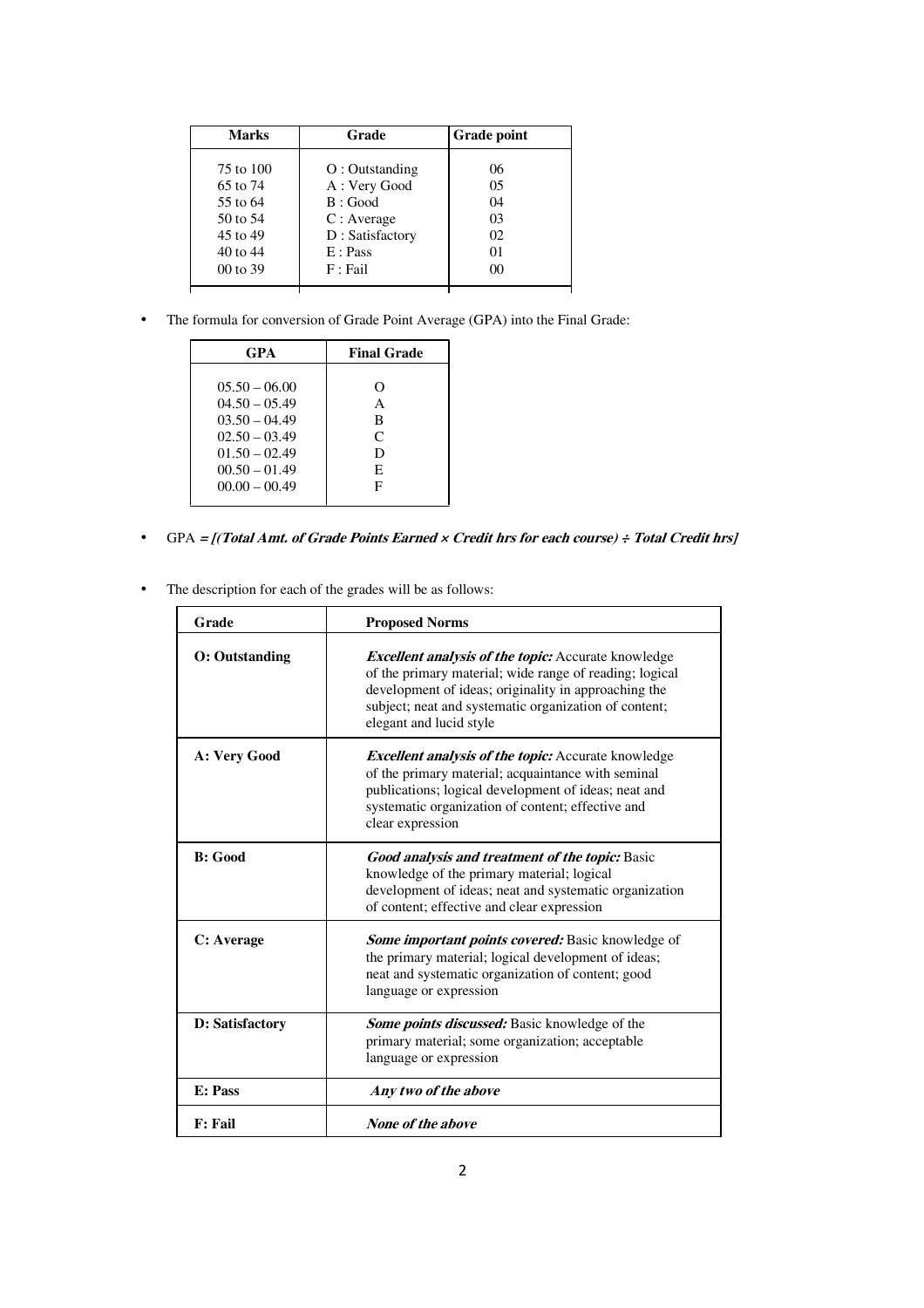#### *Academic Integrity and Plagiarism*

- It is the Departments task to encourage ethical scholarship and to inform students and staff about the institutional standards of academic behaviour expected of them in learning, teaching and research. Students have a responsibility to maintain the highest standards of academic integrity in their work. Students must not cheat in examinations or other forms of assessment and must ensure they do not plagiarize.
- The Department has adopted the following definition of plagiarism:
- *Plagiarism is the act of misrepresenting as one's own original work the ideas ,interpretations, words of creative works of another. These include published and unpublished documents, designs, music, sound, images, photographs, computer codes and ideas gained through working in a group. These ideas, interpretations, words or*
- *Works may be found in print and / or electronic media.*
- The following are examples of plagiarism where appropriate acknowledgement or referencing of the author or source does not occur:
	- Direct copying of paragraphs, sentences, a single sentence or significant parts of a sentence;
	- Direct copying of paragraphs, sentences, a single sentence or significant parts of a sentence with an end reference but without quotation marks around the copied text;
	- Copying ideas, concepts, research results, computer codes, statistical tables, designs, images, sounds or text or any combination of these;
	- Paraphrasing, summarizing or simply rearranging another person's words, ideas, etc without changing the basic structure and/or meaning of the text;
	- Offering an idea or interpretation that is not one's own without identifying whose idea or interpretations it is;
	- A 'cut and paste' of statements from multiple sources;
	- **Presenting as independent, work done in collaboration with others;**
	- Copying or adapting another student's original work into a submitted assessment item.

#### *General Instructions Regarding the Courses Offered by the Department*

- In every Semester the first two courses (viz. PH-101, PH-102, PH-201, PH-202, PH-301, PH-302, PH-401 and PH-402) are compulsory.
- Out of the list of Optional courses in each Semester *two* courses are to be offered.
- A student has to successfully complete 16 courses for the Master's Degree.
- A student can choose the entire 16 course in the Department of Philosophy.
- A student has to choose at least 12 courses (of 4 credits each) from the Department of Philosophy (i.e. at least three courses -including compulsory courses- each semester) and at the most 4 courses (i.e., at the most 16 credits in all, one course of 4 credits per semester) can be taken from any other department/s as interdisciplinary courses, such that the total number of credits is at least 64 out of which 75% credits are from the Department of Philosophy.
- **Dissertation and Thematic Course:** In addition to a wide range of options, the syllabus provides for 'Dissertation' in semester IV and "Open Courses? in semesters III and IV the details of which will be declared separately.
- The lists of readings and references will be updated by the Department and by the respective teachers from time to time.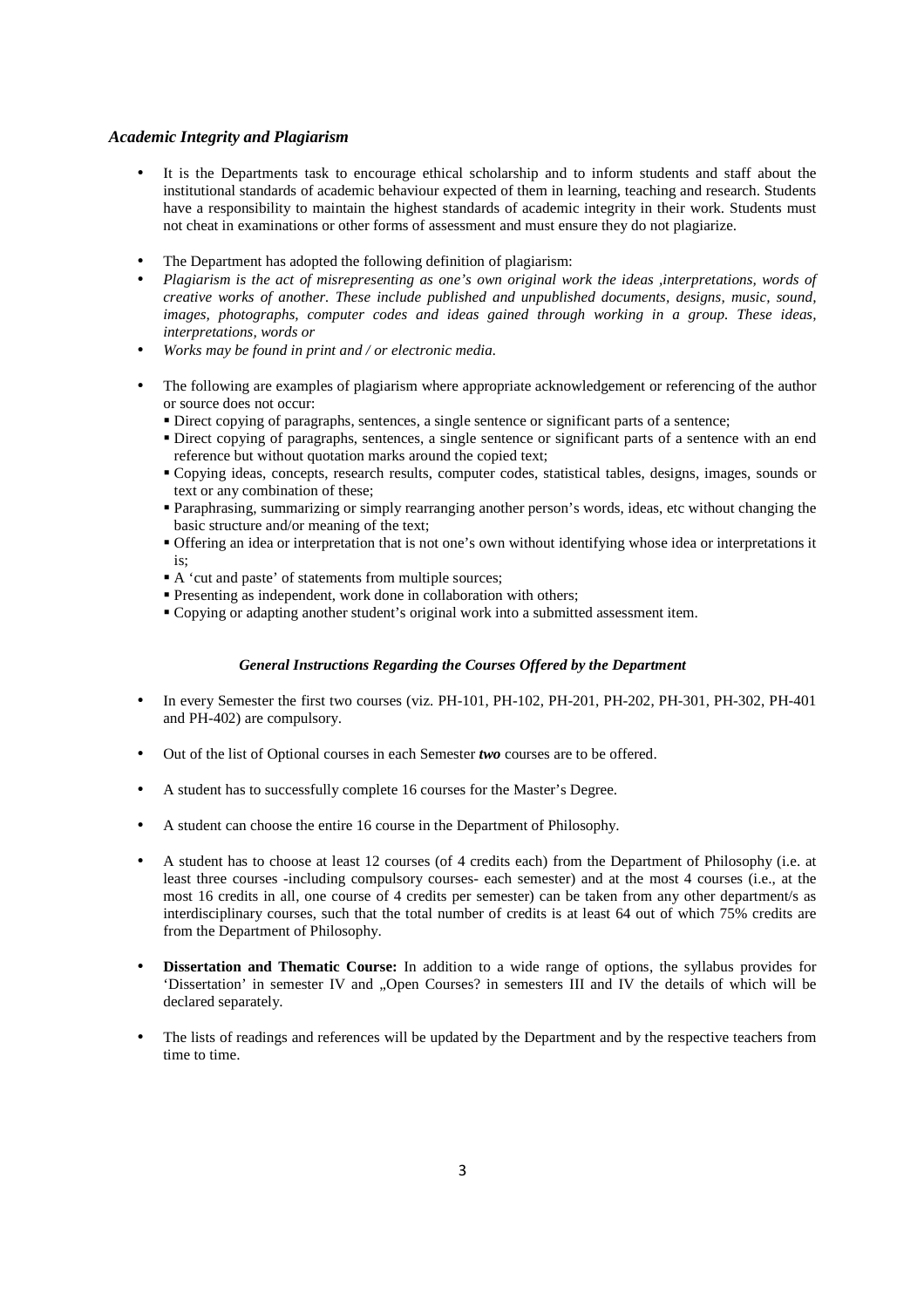### **Courses offered by the Department**

### **Semester I**

#### **Compulsory Courses/ Core Courses:**

- PH 101 Problems in Indian Metaphysics
- PH 102 Problems in Western Metaphysics

#### **Optional Courses /Elective Courses:**

- PH 103 Traditional and Propositional Logic
- PH 104 Sāṁkhya
- PH 105 Early Buddhism
- PH 106 Philosophy of Bhagvatgītā
- PH 107 The Early school of Nyāya (Prācīna Nyāya)
- PH 108 Plato
- PH 109 Descartes
- PH 110 Philosophy of Natural Science
- PH 111 Philosophy of Education
- PH 112 Existentialism

### **Semester II**

#### **Compulsory Courses / Core Courses:**

- PH 201 Problems in Indian Epistemology
- PH 202 Problems in Western Epistemology

#### **Optional Courses /Elective Courses:**

- PH 203- Predicate Logic, Relational Logic and Axiomatic
- PH 204 Jainism
- PH 205- Cārvāka
- PH 206 Schools of Vedānta (I)
- PH 207 Mahāyāna Buddhism
- PH 208 Hume
- PH 209 Gandhian Philosophy
- PH 210 Aesthetics
- PH 211 Philosophy of Social Science
- PH 212 Social and Political Philosophy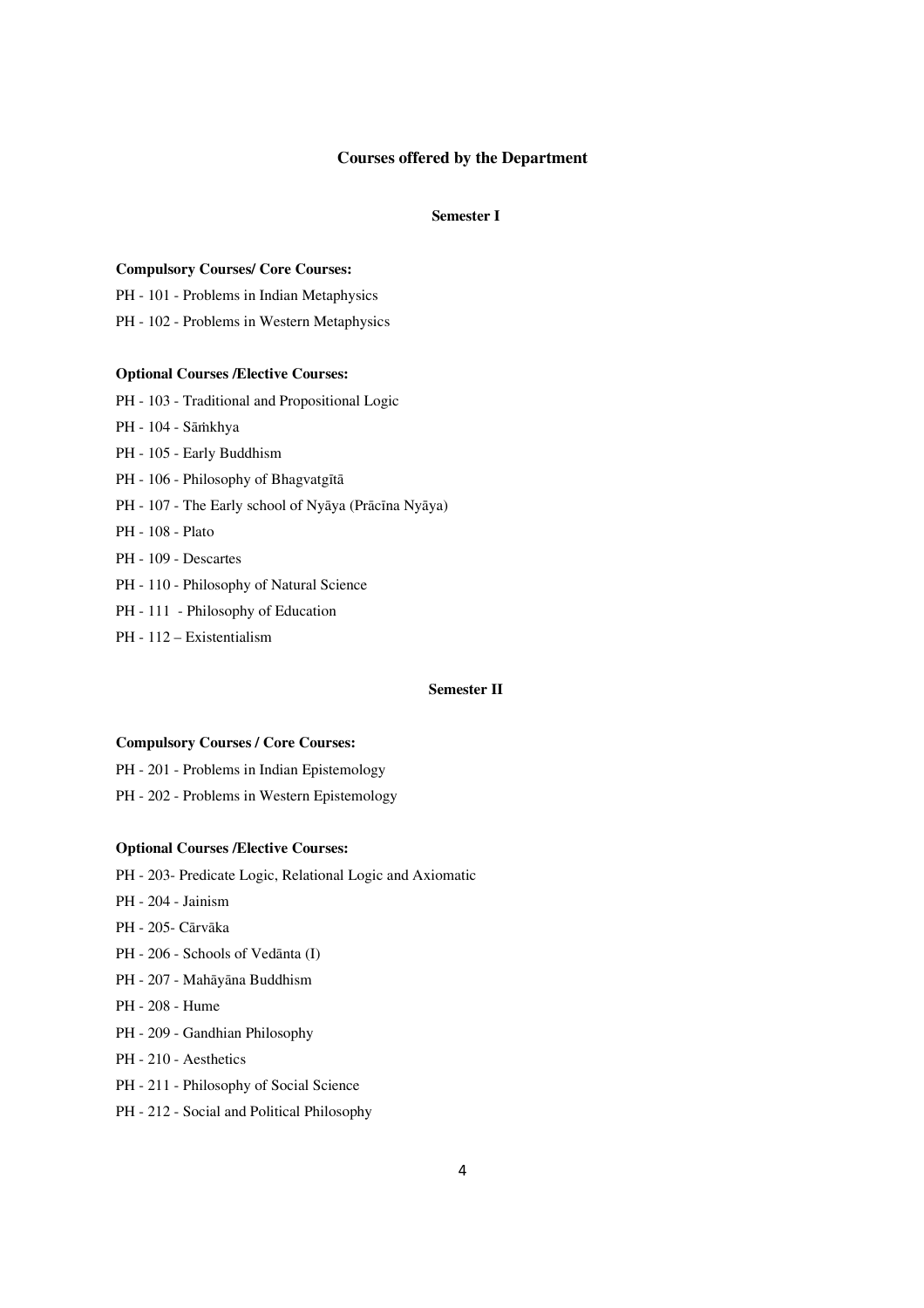### **Semester III**

### **Compulsory Courses / Core Courses:**

PH — 301 - Analytic Philosophy

PH — 302 - Moral Philosophy

#### **Optional Courses /Elective Courses:**

- PH 303 Schools of Vedānta (II)
- PH 304- Saints of Mahārāshtra
- PH 305 Buddhist Logic and Epistemology
- PH 306 Kant
- PH 307 Early Wittgenstein
- PH 308 Phenomenology
- PH 309 Contemporary Continental Philosophy
- PH 310 Philosophy of Mind
- PH 311 Philosophy of Environment
- PH 312 Bio-Ethics
- PH 313 Feminist Philosophy (Western)
- PH 314 Modal and Temporal Logic
- PH 315 Thematic Course

#### **Semester IV**

#### **Compulsory Courses / Core Courses:**

PH - 401 - Indian Philosophies of Life

PH - 402 - Modern Indian Thinkers

#### **Optional Courses /Elective Courses:**

- PH 403 Yoga
- PH 404 Nāgārjuna
- PH 405 Jaina Logic and Epistemology
- PH 406- Later Wittgenstein
- PH 407 Philosophy of Ambedkar
- PH 408 Philosophy of Religion
- PH 409 Philosophy of Natural Science (Advanced)
- PH 410 Applied Ethics
- PH 411 Philosophical Problems in Health Care
- PH 412 Feminist Philosophy (Indian)
- PH 413 Consciousness Studies
- PH 414 Many-Valued Logic
- PH 415 Dissertation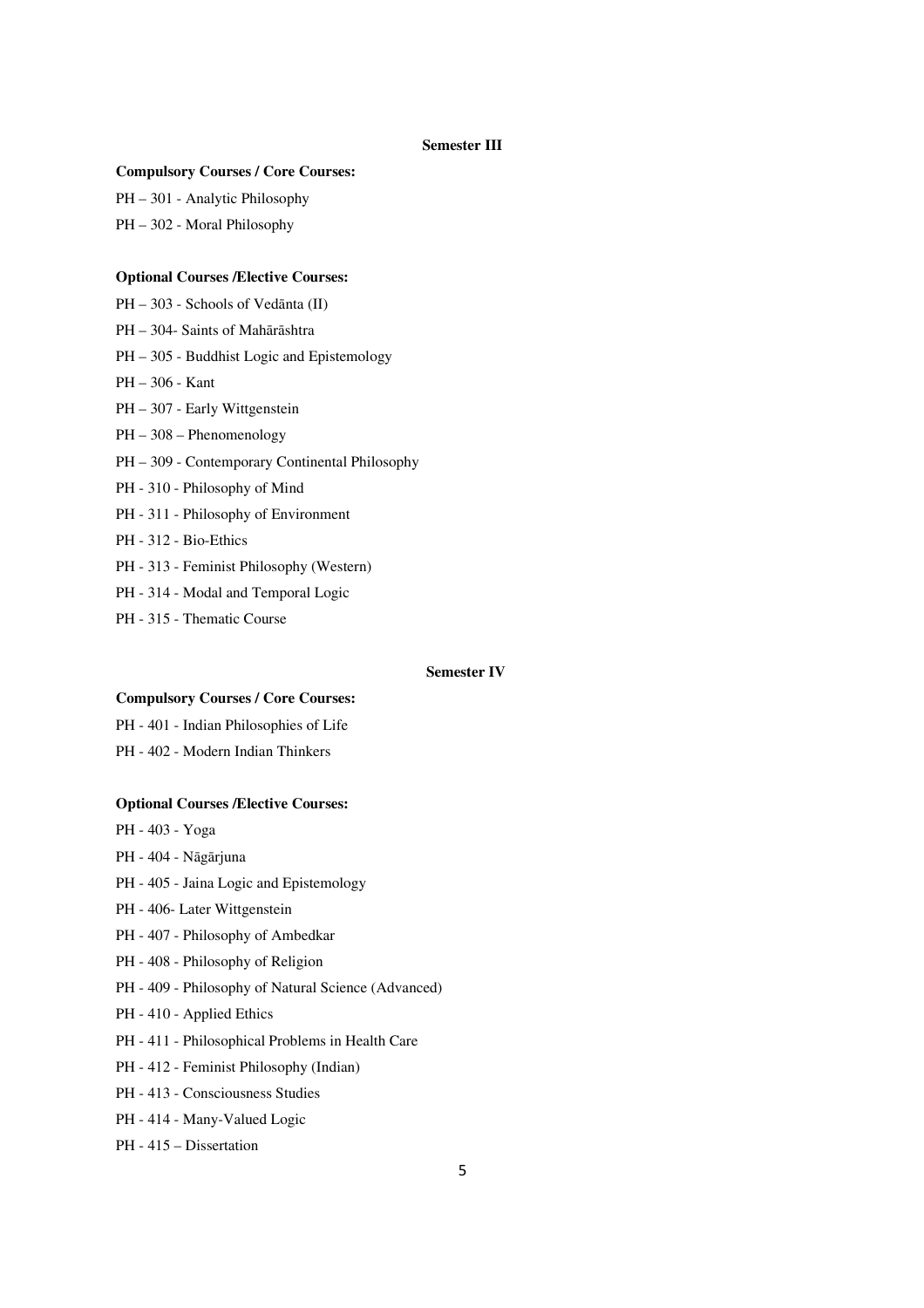# **PH-101: PROBLEMS IN INDIAN METAPHYSICS**

(**Objective:** To introduce basic issues and problems of metaphysics as discussed in Indian traditions)

## **Credit I**

**Sat** 

- a) Sat as eternal reality, *Kūtasthanītya* and *Parināmīnītya: Vedānta* and *Sāmkhya*
- b) Sat as both eternal and non-eternal: Jainism
- c) Sat as non-eternal and momentary: Buddhism
- d) Vaiśesika View on the nature and classification of *Padārthas*
- e) Theory of Universals : Nyāya & Buddhism

## **Credit II**

## **Àtman, Mind and Person**

Perspectives of the following systems:

- a) Cārvāka
- b) Buddhism Sāmkhya-Yoga
- c) Nyāya-Vaiśesika
- d) Advaita Vedānta

# **Credit III**

## **External World**

- a) Status of World : Sāmkhya
- b) Status of World : Nyāya-Vaiśesika
- c) Status of World : Buddhism
- d) Status of World : Sankar & Rāmānuja

# **Credit IV**

## **Causation**

- a) Satkāryavāda of Sāmkhya
- b) **Asatkāryavāda** of Vaiśesika
- c) **Pratītyasamutpāda** of Buddhism
- d) Satkāryavāda of Vedānta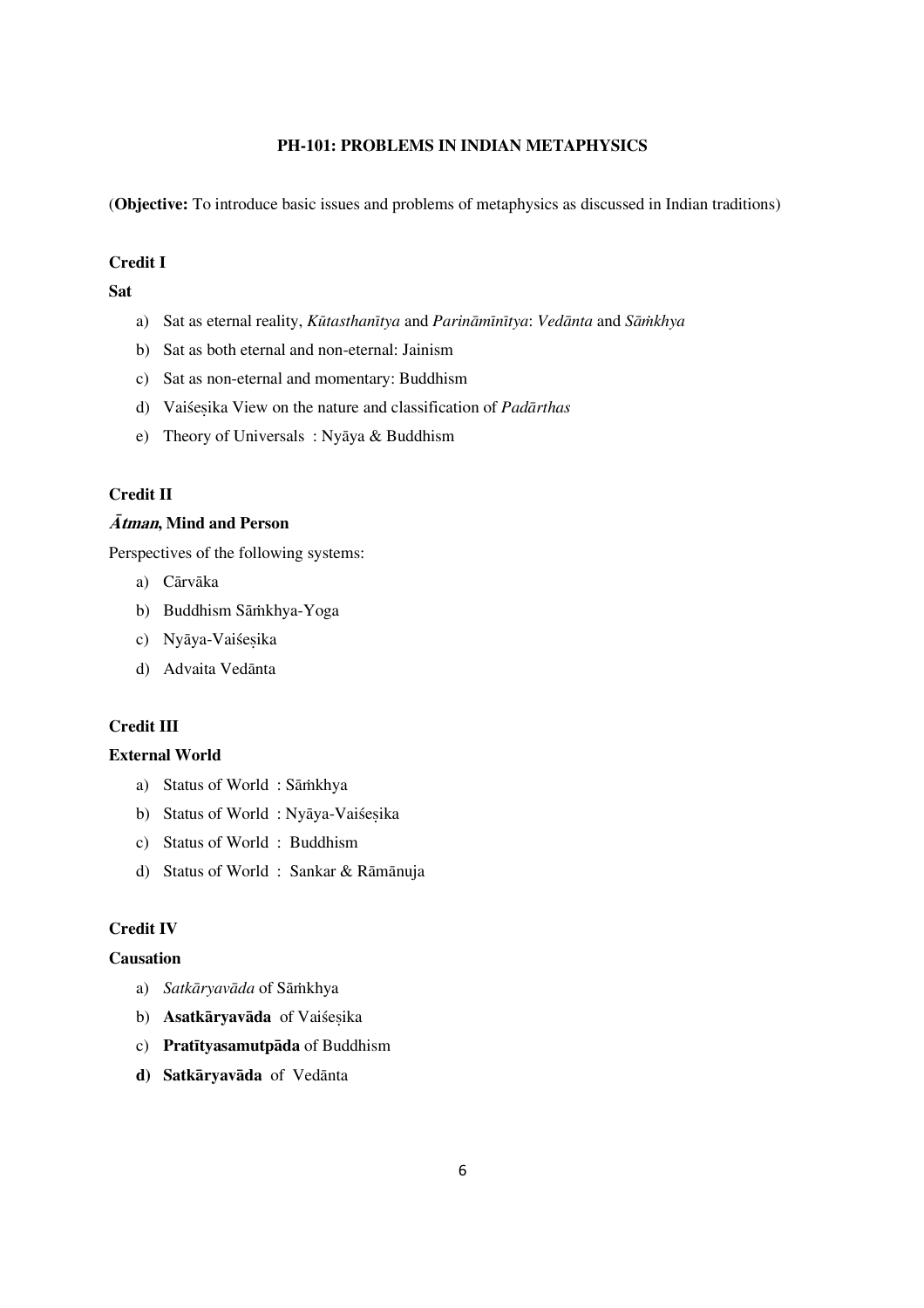## **Prescribed Readings**

- 1) Dasgupta, S.N., A *History of Indian Philosophy*, Cambridge University Press, London, 1940, (Relevant volumes and chapters).
- 2) Hirianna, M., *Outlines of Indian Philosophy*, George Allen and Unwin, London 1918.
- 3) Mohanty, J.N., *Reason and Tradition in Indian Thought*, Clarendon Press, Oxford 1992, (Relevant sections).
- 4) Athalye, V.Y. & Bodas, M.R. (tr. & ed.), *Tarka Samgraha of Annambhatta*, BORI, Pune, 1963, (Relevant Sections).

#### **References :**

- 1) Dravid, R.R., *The Problem of Universals in Indian Philosophy*, Motilal Banarsidass, Delhi, 1972.
- 2) Murti, T.R.V., *The Central Philosophy of Buddhism*, George Allen and Unwin, London, 1955.
- 3) Smart, Ninian, *Doctrine and Arguments in Indian Philosophy*, George Allen and Unwin, London, 1964.
- 4) Misra, S. (tr.), *Vedanta Paribhasa*, Jaya Krishna Das Hari Das Gupta, Benares, 1937.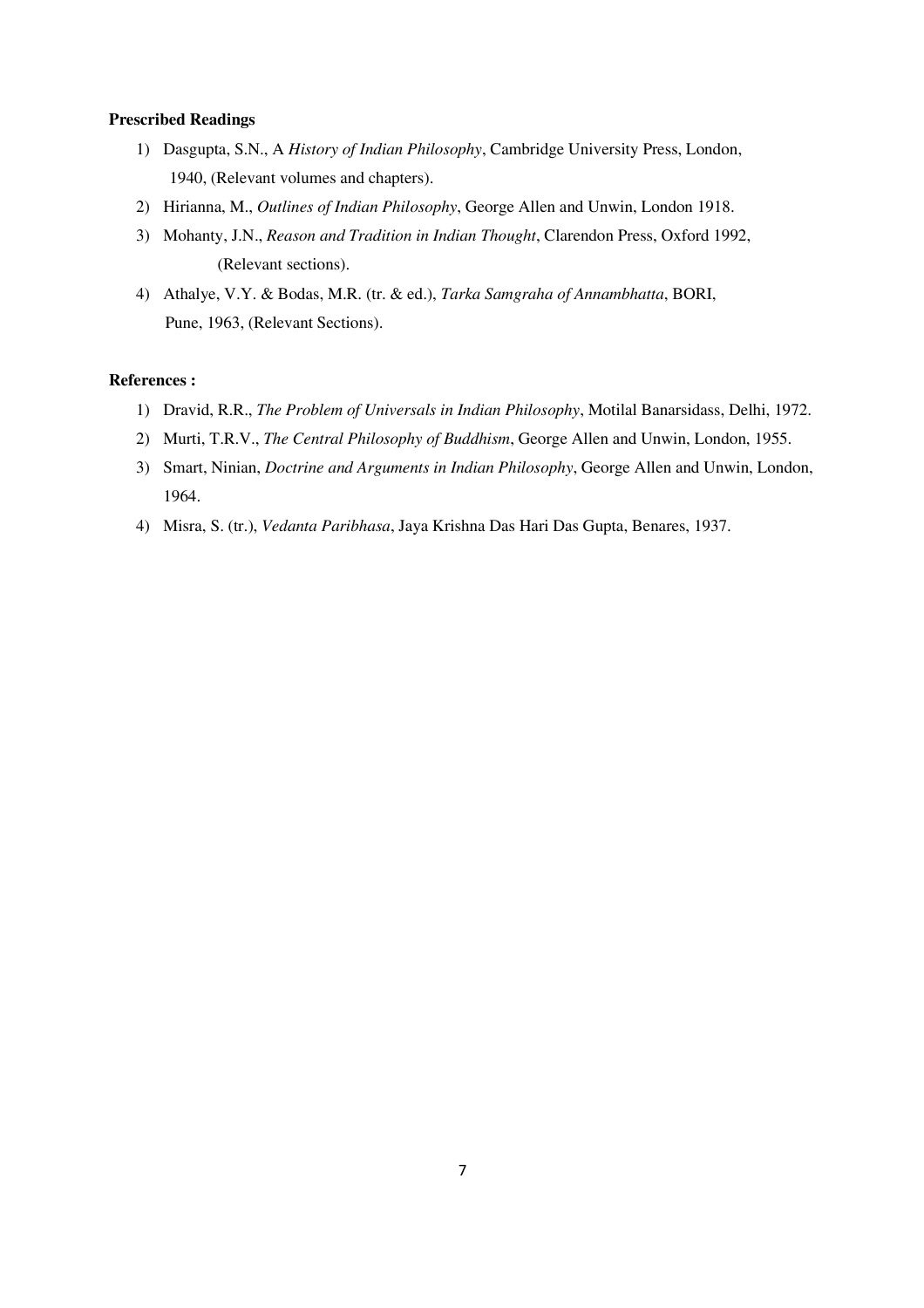## **PH-102: PROBLEMS IN WESTERN METAPHYSICS**

(Objective: To develop systematic and critical understanding of the basic concepts and problems in

Western Metaphysics)

## **Credit I**

### **Introduction to Metaphysics**

- a) Problem of being and becoming: Parmenides, Heraclites, Aristotle, Hegel, Heidegger
- b) Theories of Reality : Realism & Idealism (Broad Introduction)

### **Credit II**

## **Nature and conception of the External World**

- a) Berkeley's Subjective Idealism
- b) Moore's Common-sense Realism
- c) Ayer's Phenomenalism
- d) Putnam's Internal Realism

#### **Credit III**

- a) Concept of Self : Descartes, Hume, Kant
- b) Mind-Body Dualism : Descartes and Ryle
- c) Concept of Person : Aristotle and Strawson
- d) Problem of Substance: Aristotle, Leibniz, Spinoza, Descartes

#### **Credit IV**

- a) Theories of Causation: Aristotle, Hume, Kant, Mill
- b) Categories : Aristotle, Kant, Ryle
- c) Theories of Universals : Realism, Conceptualism, Nominalism, Family Resemblance

#### **Prescribed Readings**

- 1) O'Connor, D.J., *A Critical History of Western Philosophy*, Collier Macmillan Publishers, London, 1964.
- 2) Copleston, F., A *History of Philosophy* (Relevant volumes), Image Books, New York, 1974.
- 3) Hospers, John, *An Introduction to Philosophical Analysis*, Prentice Hall, 1953.
- 4) Russell, Bertrand, *The Problems of Philosophy*, Oxford University Press, 2006.

- 1) Edwards, Paul, *The Encyclopedia of Philosophy*, Macmillan Co. and the Free Press, New York, 1967.
- 2) Daya Krishnam, *Paschyatya Tattvana ka Itihas*
- 3) Kaufman Barird, *From Plato to Nietzche*, Printice Hall.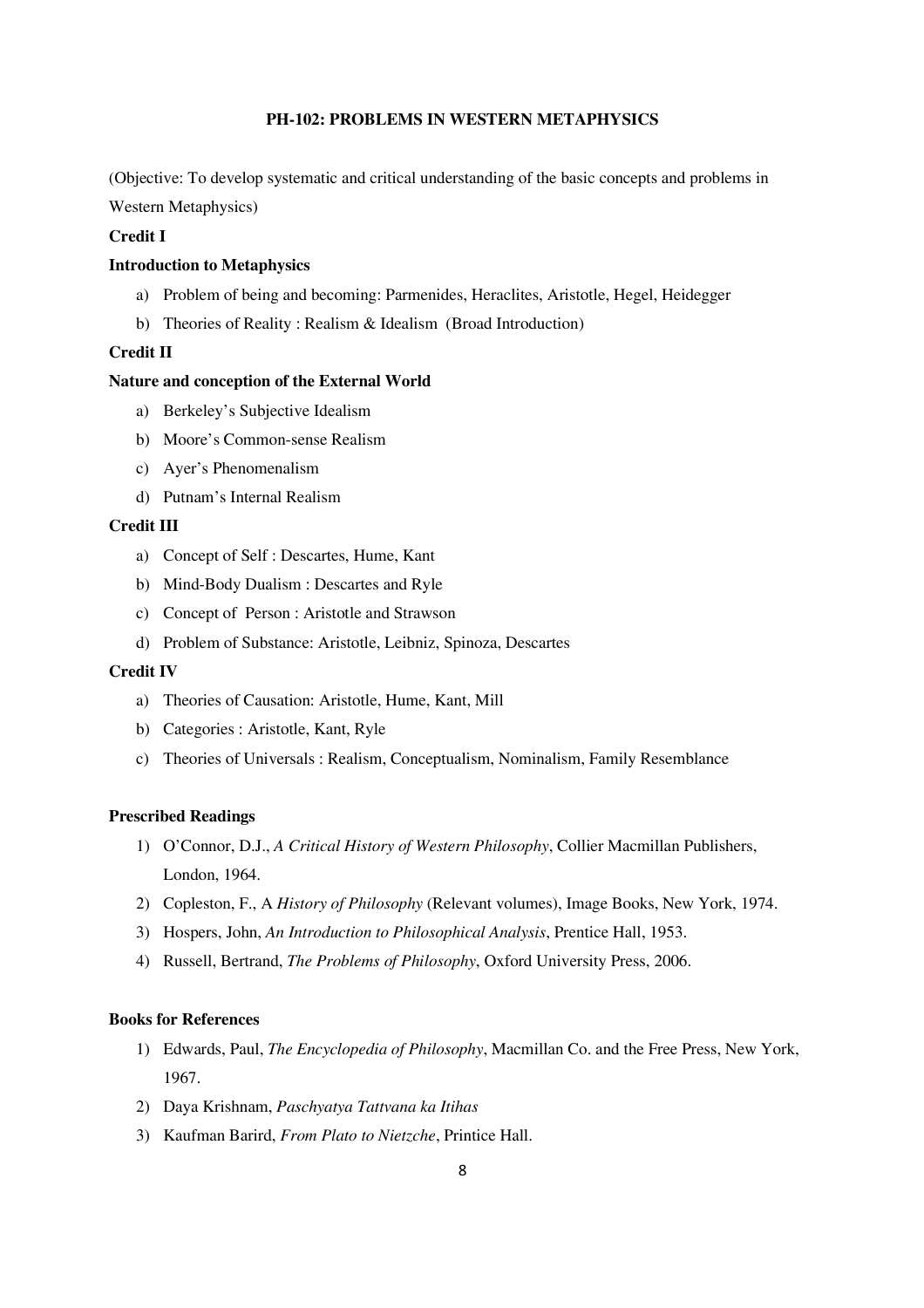## **PH-103: TRADITIONAL AND PROPOSITIONAL LOGIC**

**(Objective:** To introduce the elements of Aristotelian and the modern logic)

*Note*: Only the students having no background in Traditional or Propositional Logic are allowed to opt for this course.

### **Credit I**

- a) Nature of logic; Place of logic in philosophy
- b) Nature, structure and classification of propositions, Terms, propositions and judgments
- c) Laws of Thought
- d) Opposition of propositions

## **Credit II**

- a) Mediate Inference Eduction: Obversion; Conversion
- b) Theory of Syllogism
- c) Figures and Moods of Syllogism
- d) Proving the Validity/Invalidity of Moods of Syllogism

### **Credit III**

- a) Simple and Compound propositions, Truth0functionally- Compound propositions
- b) Truth and validity
- c) Statement and statement-forms; Argument and argument-forms
- d) Decision procedures: Truth-table, Shorter truth-table, Truth-tree

## **Credit IV**

- a) Formal proof of validity: Direct, Conditional and Indirect proof
- b) Demonstration of invalidity of invalid arguments

### **Prescribed Readings**

- 1) Copi, I.M., *Introduction to Logic*, Macmillan Co. New York, 1986.6
- 2) Copi, I.M., *Symbolic Logic*, Macmillan Co., New York, 1995 (6th ed.).
- 3) Singh, Arindam & Goswami, Chinmoy, *Fundamentals of Logic*, ICPR, New Delhi, 1998.

## **References**

- 1) Terrell, D.B., Logic: A *Modern Introduction to Deductive Reasoning*, Holt Reinhart & Winston, New York, 1967.
- 2) Hughes, G.E. & Londey, D.G., *The Elements of Formal Logic*, Methuen, London, 1965.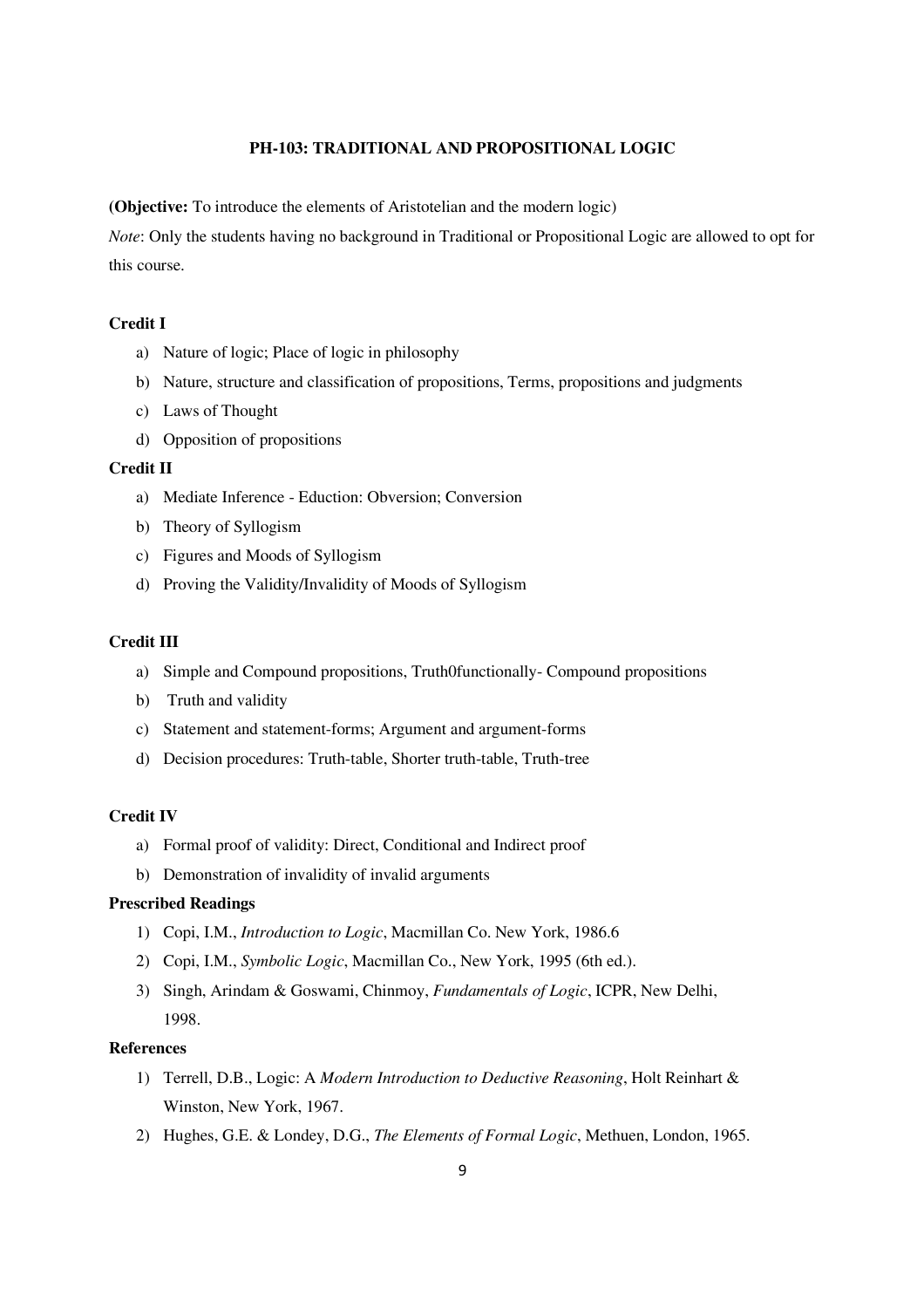# **104: S**À¾**KHYA**

(**Objectives:** To give a fairly exhaustive knowledge of the basic issues, concepts and doctrines of Sāmkhyadaraśana with reference to Sāmkhyakārikā and its two commentaries Gaudapādabhāsya and Sāmkhyatattvakaumudī)

## **Credit I**

- a) The historical background and early developments.
- b) The problem of Duhkha and its solution
- c) Twenty five *Tattvas* and their classification

### **Credit II**

- a) Evolution of *Tattvas*
- b) Theory of causation

## **Credit III**

- a) Nature, status and relation of *Prakrti & Purușa*.
- b) *Trigunas*.
- c) The concept of Mind : *Manas, Buddhi, Ahamkar*

### **Credit IV**

- a) Theory of knowledge; Means of knowledge, *Khyātivāda*
- b) Doctrine of *Kaivalya*
- c) Relation of Sāmkhya to Yoga, Vedānta, Ayurveda

### **Prescribed Readings**

- 1) Sharma, Har Dutta (ed. & tr.), *Sāmkhyakarika with Gaudapadabhasya*, Oriental Book Agency, Poona, 1933.
- 2) Bhattacharya, Ramashankar, *Sāmkhyatattvakaumudi*, Motilal Banarsidass, Delhi, 1964.
- 3) Larson, Gerald, Classical Sāṁkhya, Motilal Banarsidass, Delhi, 1979.

- 4) Sengupta, Anima, *Classical Sāṅkhya: A Critical Study*, Manoranjana sen Gaur Ashram,
- 5) Lucknow, 1969.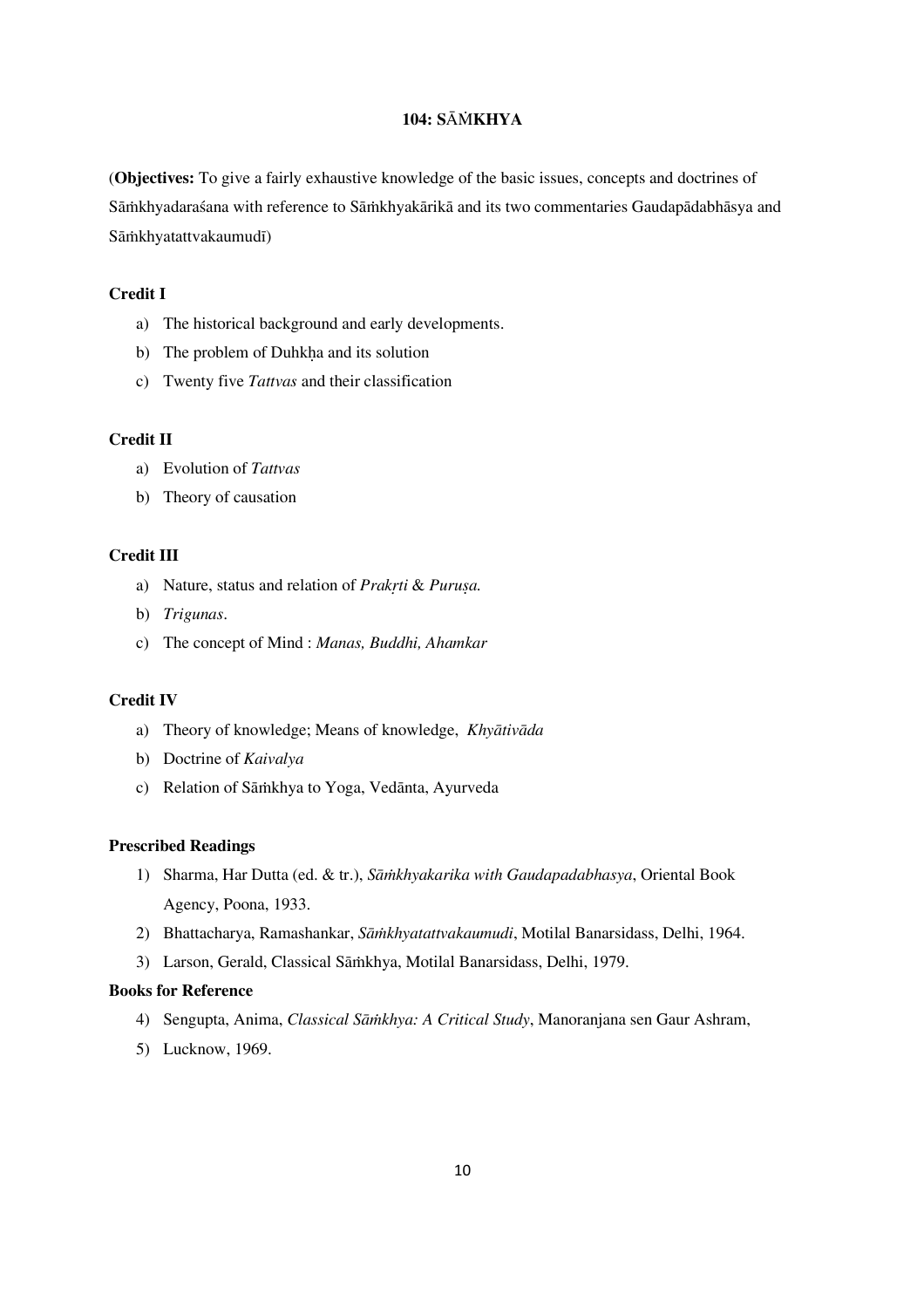## **PH-105: EARLY BUDDHISM**

(**Objective:** To introduce to the student the philosophical and religious dimensions of early Buddhism)

### **Credit I**

- a) Origin of Buddhist thoughts Continuation of *Vaidic* tradition or revolt against *Vaidic* tradition
- b) Distinction between *Vaidic* and *Śrāmanic* tradition
- c) Nature of *Bodhi* of the Buddha (*MahÁ-abhiniskramasutta) Nimitta*
- d) *Arya-satyas (Dhmma-cakka-pavattana-sūtta)*

#### **Credit II**

- a) Four Noble Truths : 1) *Sarvam Duhkham 2) Duhkhha Samudaya 3) Duhkh-Nirodha* 4) *Du½kha-Nirodha-gÁmini-pratipad* — Their nature and meaning
- b) Three kinds of *Duhkha*
- c) Concept of *Duhkha* : Buddha, contemporary of the Buddha and Sāmkhya similarities and differences

### **Credit III**

- a) Reasons behind the emergence of *Duhkha Dvādasa-Nidāna*
- b) Satkāya-dittthi, Avidyā, Trsnā. Akuala-Kamma, Akuala-mula
- c) *Pratītya-samutpāda* and *Duhkha*
- d) *Avyākrta-praṣṇas* and their significance with reference to *Duḥkha*

#### **Credit IV**

- a) *Nibbāna/Nirvana* Nature and Kinds *Sopādhiśesa*, Nirupāshiśesa
- b) Four stages of *Nirvāna Sotapanna, Sakadāgāmi, Anāgāmi, Arhat*
- c) Distinction between *Duhkha-Nirodha, Duhkha-Nivrtti* and *Duhkha-Nāsa*
- d) Way to *Nibbāna Attangika-magga, Prajñanā-Śīla-Samādhi, Majjhima-patipada*
- e) *Samatha-Anupassanā, Prajñanā-vimutti Ceto-vimutti, Four Satis (Satipattanasutta), Four*  $Brahma-Viharās$

#### **Prescribed Readings**

- 1) Varma, V.P., *Early Buddhism and Its Origins*, Munshiram Manoharlal Publishers Pvt. Ltd., New Delhi, 1973.
- 2) Narada, *The Buddha and his Teachings*, Buddhist Missionary Society, Malaysia, 1988.
- 3) Sangharakshita, *The Three Jewels*, Windhorse Publications, London, 1977.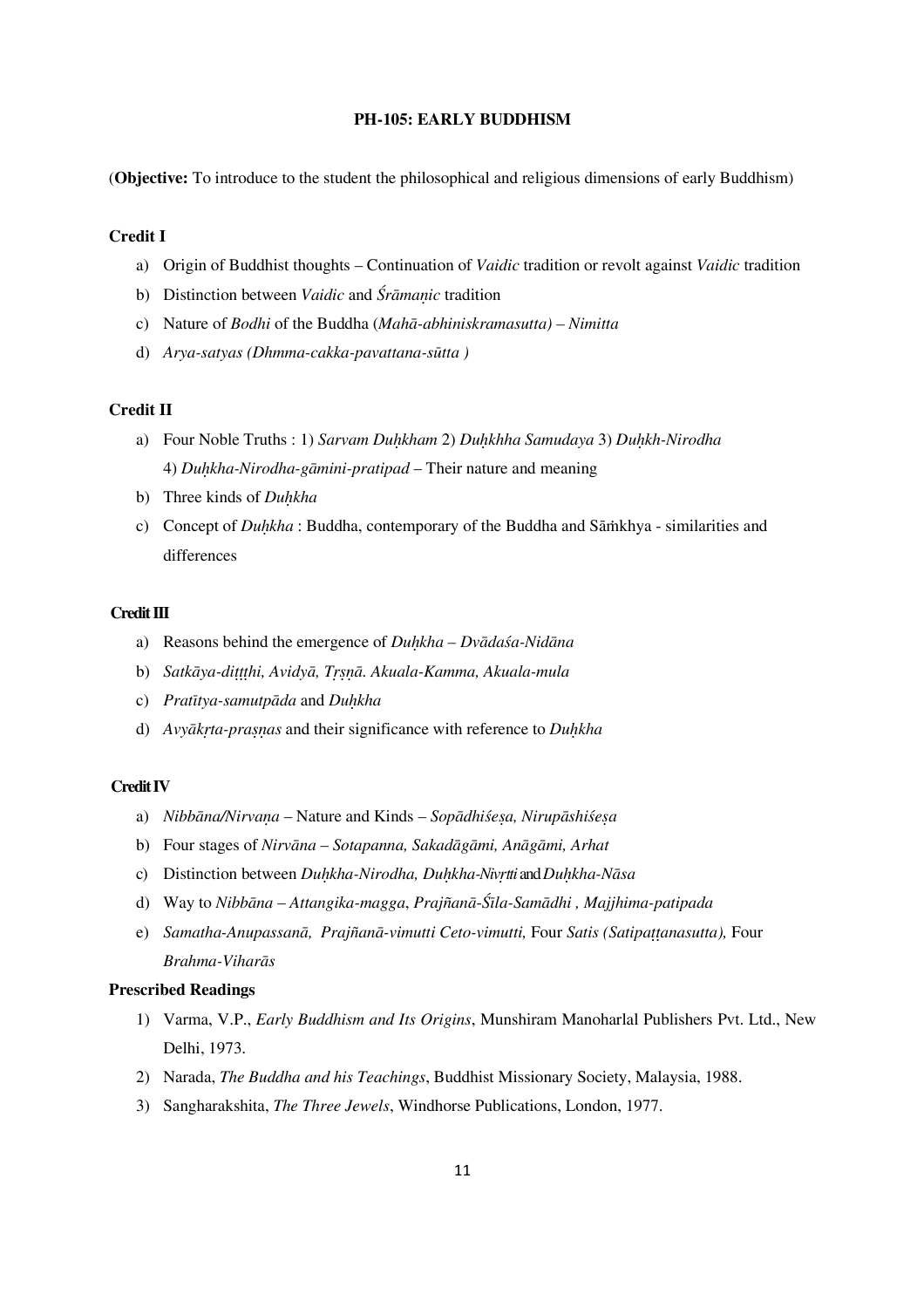- 4) Kesarcodi Watson, Ian, *Approaches to Personhood in Indian Thought*, Sri Satguru Publications, 1995, (The chapter on Moksa only).
- 5) Chincore Mangal R. *Buddhist Conceptions of Man and Human Emancipation: A Critical Investigation*; New Bharatiya Book Corporation; Delhi; 2007

- 1) Dialogues of the Buddha (mostly available at: www.accesstoinsight.org):
- 2) Credit I: *Kalamasutta* (AN 3.65); *Kutadantasutta* (DN 5); *Tevijjasutta* (DN 13); *Assalayanasutta* (MN 93); *Samannaphalasutta* (DN 2)
- 3) Credit II: *Dhammacakkappavattanasutta* (SN 56.11); *Anattalakkhanasutt* (SN 22.59); *Bharasutta* (SN 22.22); *Mahanidanasutta* (DN 15)15
- 4) Credit III: *Itivuttaka*: Iti. 44 (in Sutta Pitaka: Khuddaka Nikaya)
- 5) Credit IV: *Mahasatipatthanasutta* (DN 22)
- 6) *Dhammapada* (in The Pali Canon: Sutta Pitaka: Khuddaka Nikaya)
- 7) *Milindapanho*: Questions of King Milinda (in The Pali Canon: Sutta Pitaka: Khuddaka Nikaya)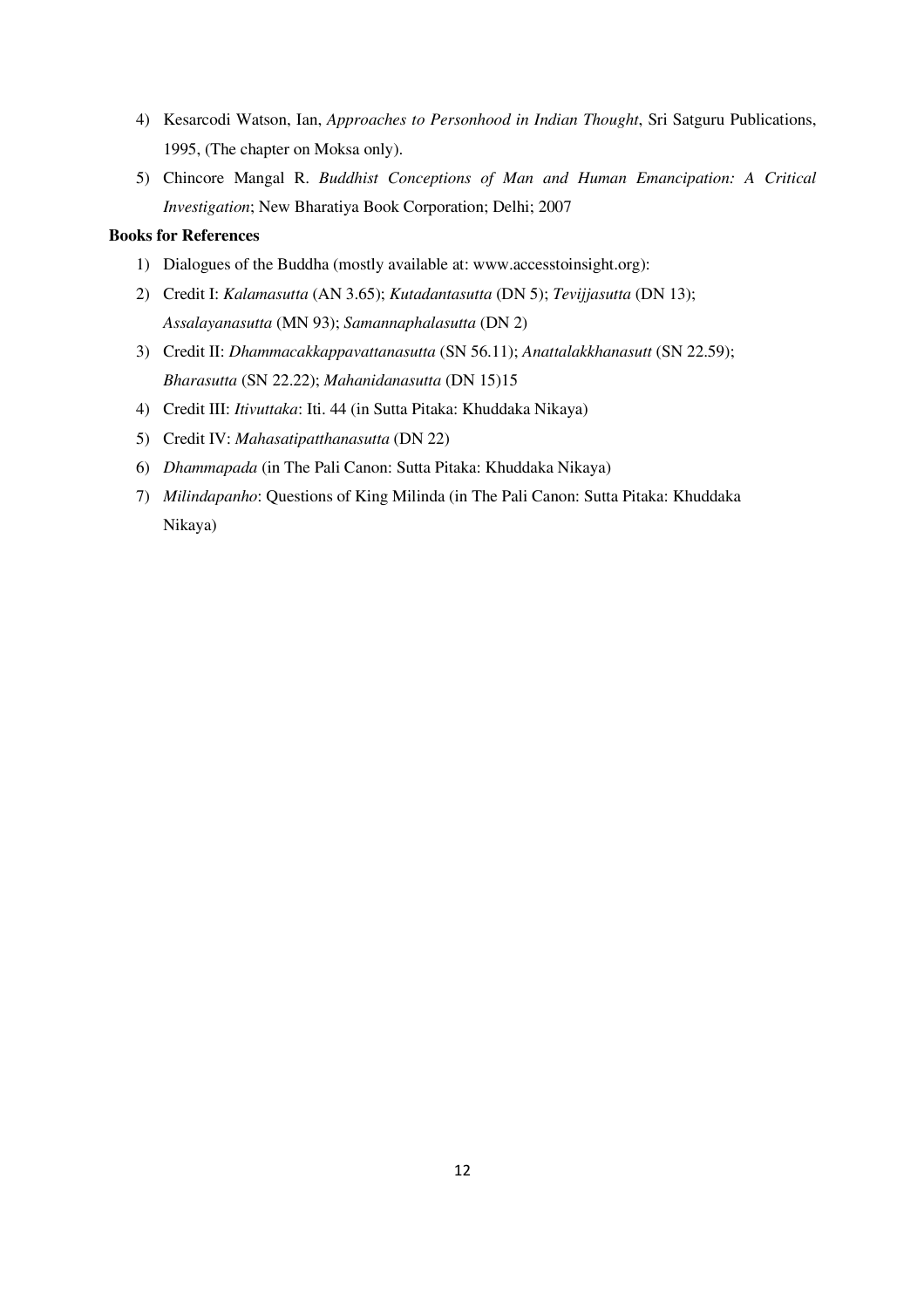# **PH-106: PHILOSOPHY OF BHAGVATGÌTA**

(Objective: To introduce to the student the philosophical dimensions of Bhagavadgita)

## **Credit I**

a) Place and importance of Bhagavadgītā

**b**)Bhagavadgītā as *Prastāna* : Historical and Philosophical Development

## **Credit II**

## **Ways of Life**

- a) *Karmayoga* :
	- *i)* Classification of *Karma Karma, Akarma, Vikarma*
	- *ii*) *Niskamakarma*
	- *iii) JnÁnottara Karma*

## **b) Bhaktiyoga**

- i) Types of *Bhakta Arta, Arthārthi, Jijñāsu* and
- ii) Nature of *Bhakti*
- iii) Relation between *jnāna* and *Karma*
- *c) JnÁnayoga* 
	- *i*) Distinction between *Jñāna*, Ajñ*āna* and *Vijñāna*
	- *ii*) *Ātmajñāna*
- d) *Samanvaya of Karmayoga, Bhaktiyoga* and *Jñānayoga*, in Bhagavadgītā

## **Credit III**

### **Metaphysics of Bhagavadgītā**

- a) Concept of *Ksara*, Aksara
- b) Concept of *K*shetra-Kshetrajna
- c) Concept of *Prakriti*
- d) Concept of *Purusottama*

#### **Credit IV**

## **Socio-Ethical aspects of BhagavadgÍta**

- a) Varnādharma, Swadharma
- $b)$  *Nishkāma Karma*
- *c) Sthita½prajña*
- *d)Lokasamgraha*

### **Prescribed Readings**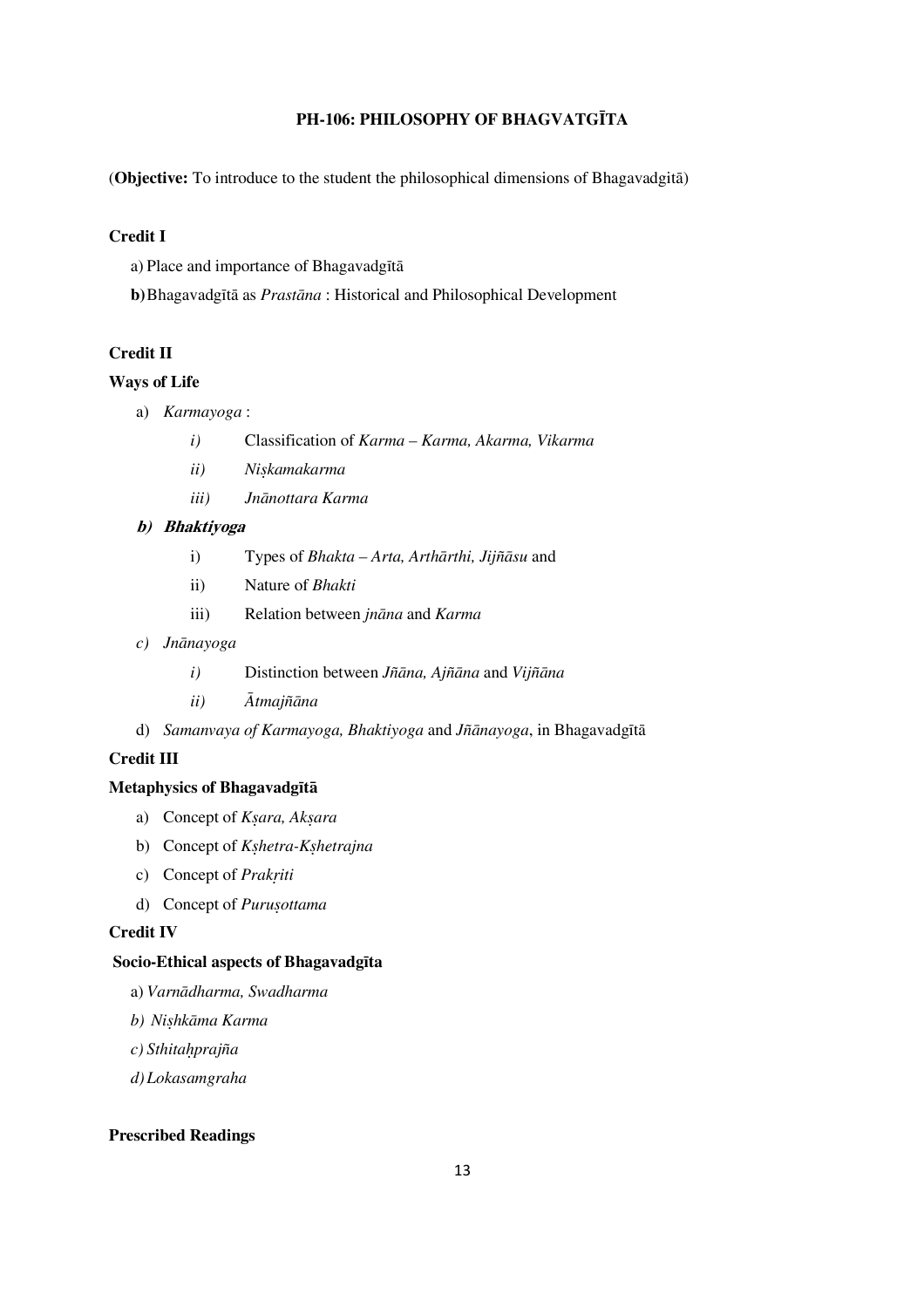- 1) Śankarbhasya of Bhagavadgītā
- 2) Tilak B. G. Śrimadgitarahasya Athava Karmayogaśasra, J. S. Tilak, Pune, 1973 (10<sup>th</sup> ed.)
- 3) Radhakrishnan S., The Bhagavatgita, Blackle & Sons Pvt. Ltd., Bambay, 1983 ( $8<sup>th</sup>$  ed.)
- 4) More S.S. GÍta as Theory of action, Satguru Publication, New Delhi
- 5) Arvindo, *Essays on BhagavadgÍta*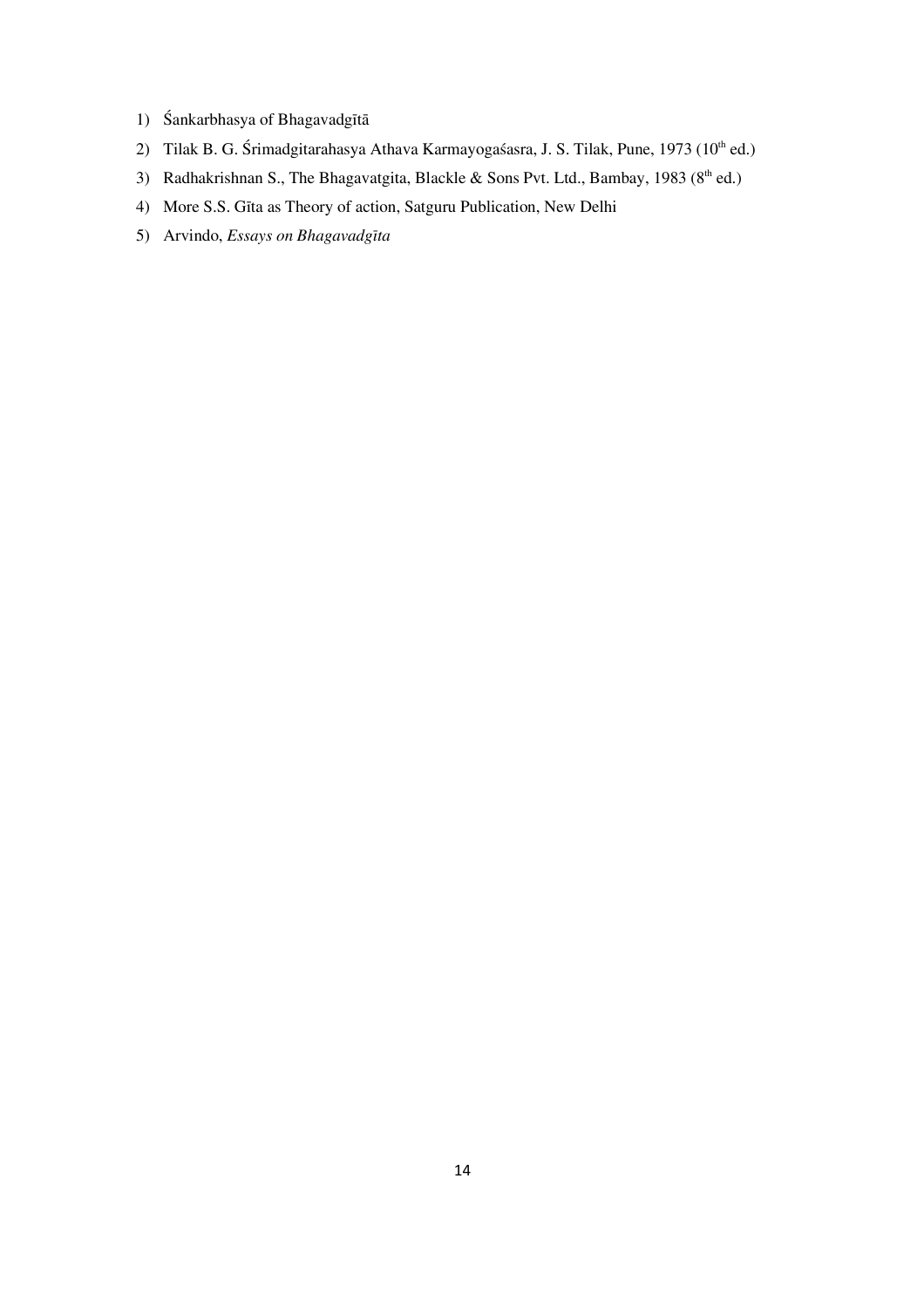## **PH-107: EARLY SCHOOL OF NY**À**YA (PR**À**CÌNA NY**À**YA)**

(Objective: To introduce the chief tenets of the early school of Nyaya as it developed from Gautama to Vacaspatimisra, Jayanta and Bhasarvajña.)

## **Credit I**

- a) The concept of  $\bar{A}$ *nviksiki*;
- b) Brief introduction to the 16 terms of Nyāya;
- c) *Ni½reyasa;* The notions of *Prameya* and *Apavarga*
- d) The classification of *Pramānas*:
- e) The definitions of *Pratyaksa, Anumāna, Upamāna, Śabda*

#### **Credit II**

- a) The nature and classification of *Anumāna*
- b) Related notions: *Drstānta, Siddhānta, Avayava, Tarka, Nirnaya*
- c) The nature and classification of *Hetvābhāsās*

## **Credit III**

- a) The Ny*ā*ya theory of debate and discussion: *Vāda, Jalpa, Vitandā, Chala, Jati* (Concept only), *NigrahasthÁna*
- b) Debates concerning *Prameyas* in *Nyāyasūtra*

#### **Credit IV**

Later phase of early Ny*Á*ya

- a) The issues concerning *Anumāna:* Justification of *Anumāna* as *Pramāna, Vyāptijñāna, Parāmarsa,* Five constitutive features of *Hetu* (Uddyotakāra, Vācaspatimisra, Jayanta)
- b) Arguments for the existence of  $\bar{I}$ *svara* (Jayanta, Bh $\bar{a}$ sarvajna)

#### **Prescribed Readings**

- 1) Potter, Karl (ed.), *Encyclopedia of Indian Philosophies* (Vol. II), Motilal Banarsidass, Delhi, 1977 (Relevant sections).
- 2) Vidyabhushan, Satishcandra, *History of Indian Logic,* Motilal Banarsidass, Delhi, 1978 (Relevant Sections)

- 1) Jha, Ganganath, *Nyayasutras of Gautama* (Vols. I IV), Motilal Banarsidass, Delhi, 1984.
- 2) Barlingay, S.S., *A Modern Introduction to Indian Logic,* National Publishing House, New Delhi, 1976.
- 3) Gokhale, P. P., *Inference and Fallacies Discussed in Ancient Indian Logic,* Indian Book Center, Delhi, 1992.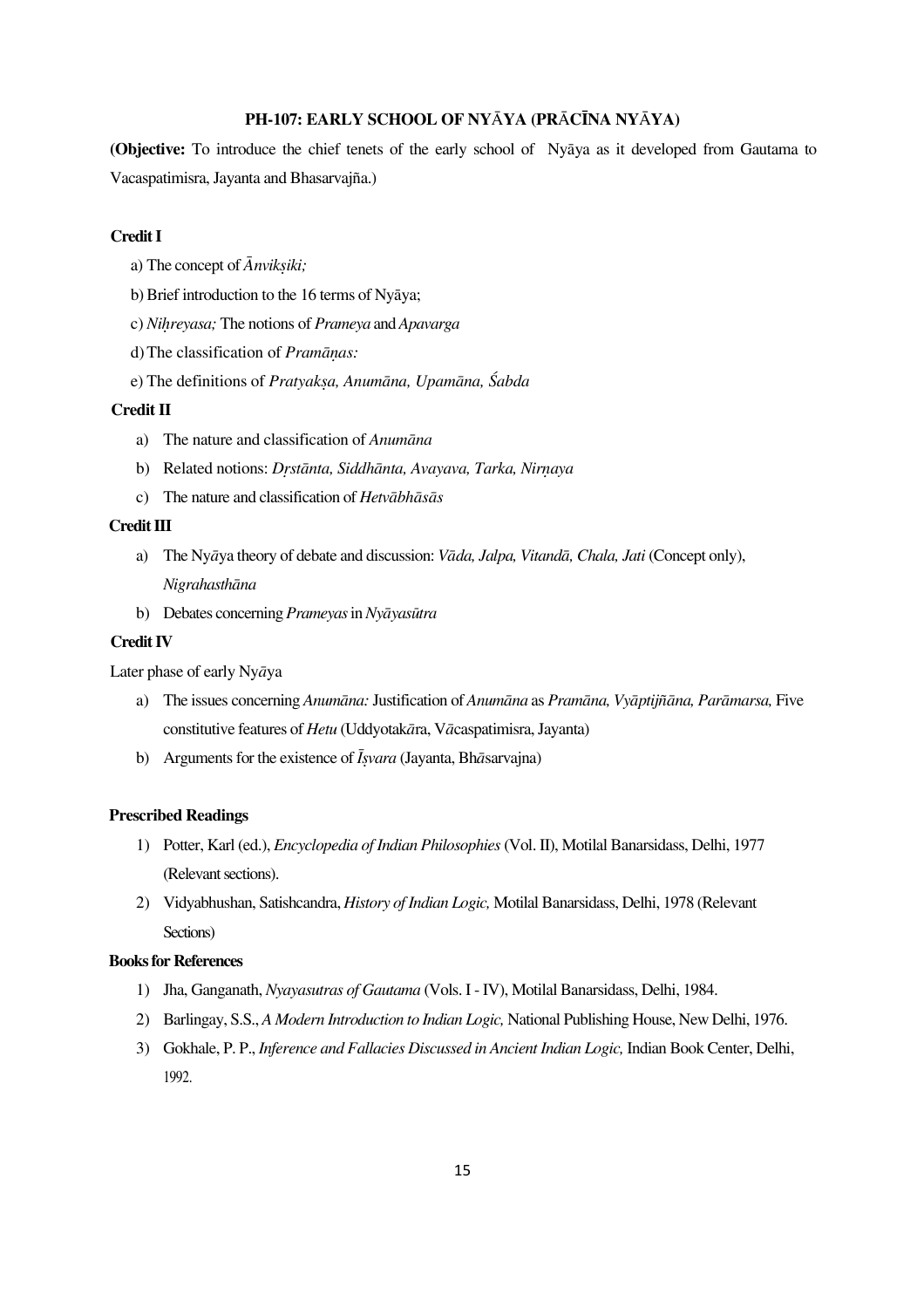#### **PH-108 : PLATO**

(**Objective:** To introduce some basic issues and problems discussed by Plato. Study of the dialogues Meno, Theataus, Parmenides, Cyatylus Letter 7 and Republic ( Books V. VI. VII) with reference to following issues)

## **Credit I**

- a) Nature of Virtue : Whether virtues can be taught
- b) Relation between Virtue and Knowledge
- c) Concept of Justice and Ideal State
- d) Nature of Philosophy and a Role of a Philosopher

#### **Credit II**

- a) Nature and definitions of knowledge
- b) Protagorus : Man is the measure of all things
- c) Opinion and Knowledge
- d) Theory of Knowledge as Recollection
- e) Wisdom, Knowledge and Truth
- **f)** Ignorance and Falsity

#### **Credit III**

- a) Issues concerning One and Many, Being and Becoming, Motion and Rest,
- b) Theory of Form and its criticism.
- c) Method of Dialogue and Method of Dialectics

#### **Credit IV**

- a) Nature of Language
- b) Problem of Naming
- c) Relation between Language, Thought and Reality

## **Prescribed Reading**

1) Hamilton, Edith & Huntington, Cairns (ed.), *The Collected Dialogues of Plato*, Princeton University Press, USA, 1961.

- 2) Moravcsik, *Patterns in Plato's Thought*, *D.* Reidel, Dordrecht, 1973*.*
- 3) Vlastos, G. (ed.), *Plato: A Collection of Critical Essays*, Anchor Books, New York, 1971.
- 4) Alien, R.E., *Plato's Parmenides: Translation & Analysis,* Basil Blackwell, London, 1983.
- 5) Sayre, K.M., *Plato's Analytic Method,* University of Chicago Press, Chicago, 1969.
- 6) Mathews, G., *Plato's Epistemology and Related Logical Problems,* Faber and Faber, London, 1972.
- 7) Crombie, I.M., *An Examination of Plato's Doctrines,* R.K.P., London, 1963.
- 8) Bluck, R.S., *Plato's Meno,* Cambridge, London, 1964.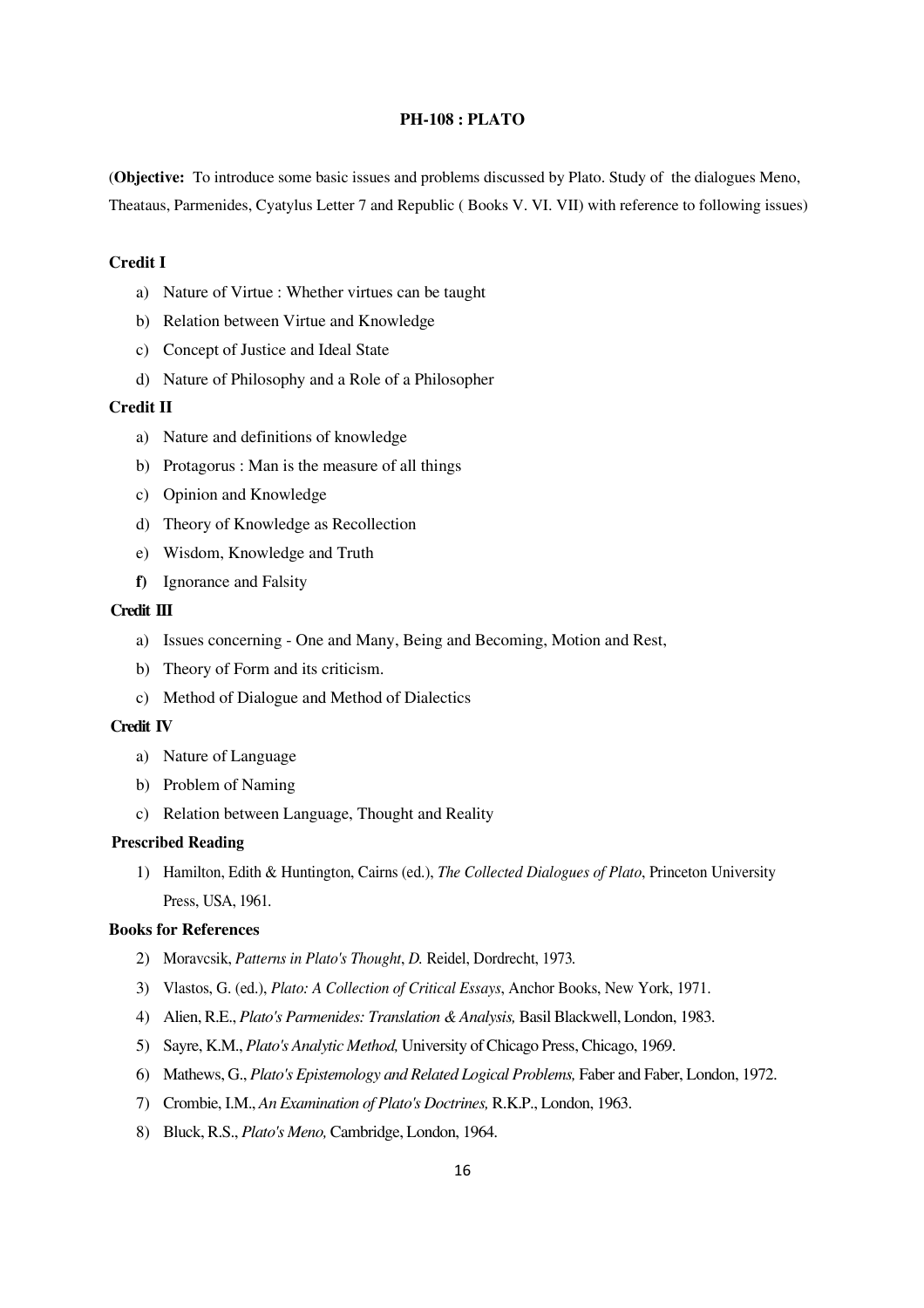## **PH-109 : DESCARTES**

(**Objective:** To introduce to students to the main aspects of Descartes' philosophy)

# **Credit I**

- a) Descartes and Modern Philosophy, Epistemological shift, Tree of Knowledge
- b) Rationalism and Scientific Method
- c) Rules for Direction of Mind
- d) Views on Perception

### **Credit II**

- a) Method of Doubt
- b) Cogito Ergo Sum
- c) Primacy of Subject
- d) Clearness and distinctness of Ideas
- e) Arguments for the Existence of God
- f) Truth and Possibility of error
- g) Charge of Circularity

### **Credit III**

- a) Notion of Substance
- b) Corporeal and Incorporeal Substance
- c) Problem of Mind-Body, Dualism, Problem of Solipsism

## **Credit IV**

- a) The problem of First Person
- b) Standpoint / Disembodied Subject
- c) Self Transparency-critique-Freud, Marx, Nietzsche

### **Prescribed Readings**

- 1) Descartes, Rene, *Discourse on Method and Meditations,* (tr.) Laurence J Lafleur, The Liberal Arts Press, New York, 1960.
- 2) Erol, E. & Haris, George (ed.), *Descartes' Rules for the Direction of the Mind (by* the late H. H. Joachim Reconstructed from Notes taken by his Pupils), Alien Union Ltd, London, 1957.

- 1) Cottingham, John (ed.), *The Philosophical Writings of Descartes,* Cambridge University Press, 1985.
- 2) Doney, Willis (ed.), *Descartes: A Collection of Critical Essays,* Garden City, New York, 1969.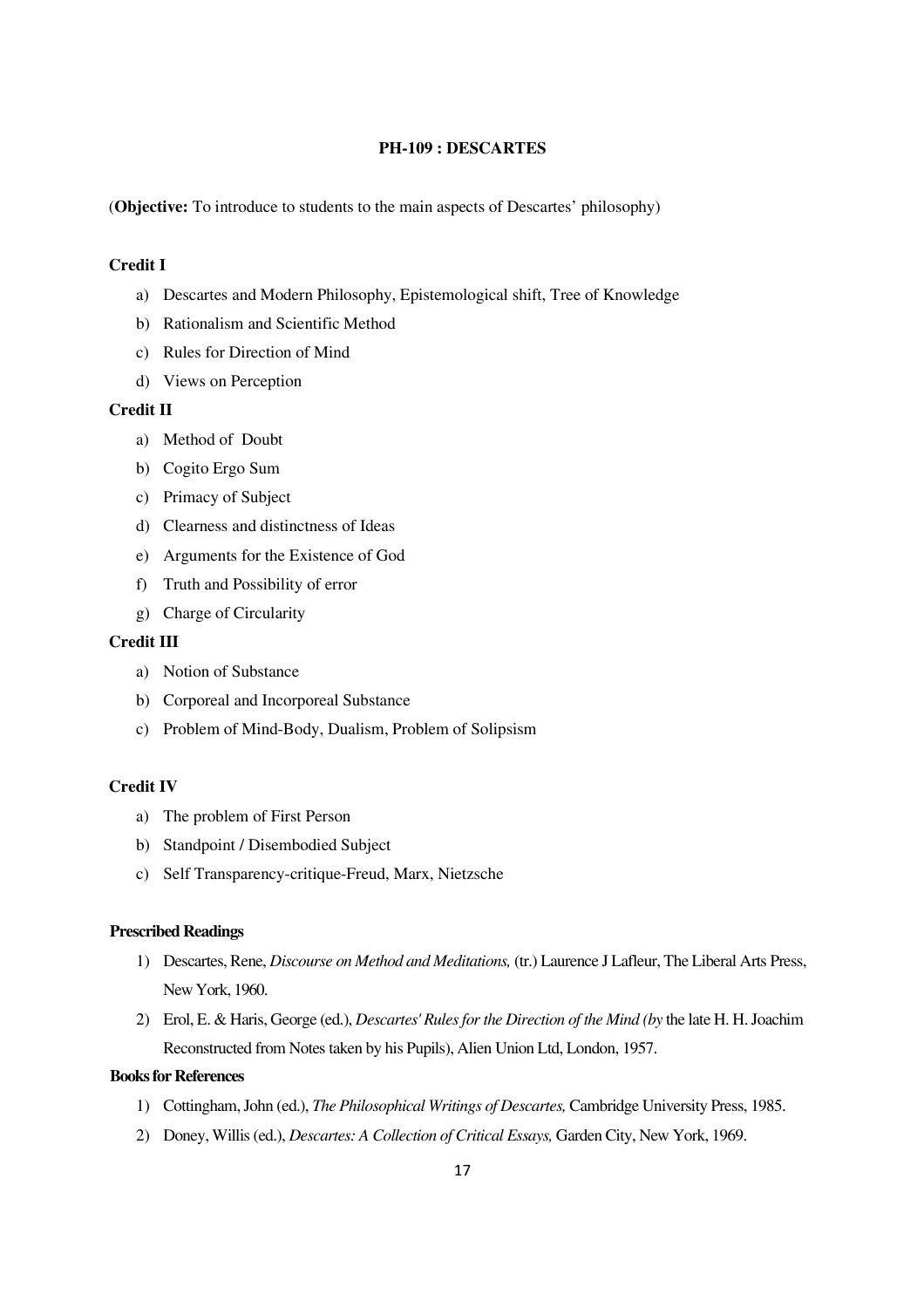- 3) Smith N. K., *Descartes' Philosophical Writings,* Macmillan, 1952.
- 4) Keeling, S. V., *Descartes,* Oxford University Press, 1968.
- 5) Boyer, Carl, *A History of Mathematics,* Princeton, NJ, Princeton University Press, 1985.
- 6) Clarke, Desmond, *Descartes: A Biography,* Cambridge University Press, 2006.
- 7) Farrell, John, *Demons of Descartes and Hobbes,* Paranoia and Modernity, Cervantes to Rousseau, Cornell UP, 2006
- 8) Sorrell, Tom, *Descartes,* Oxford University Press, 1987.
- 9) Cottingham, John, *The Cambridge Companion to Descartes,* Cambridge University Press, 1992.
- 10) Garber, Daniel, *Descartes' Metaphysical Physics,* University of Chicago Press, 1992.
- 11) Gaukroger, Stephen, *Descartes: An Intellectual Biography,* Oxford University Press, 1995.
- 12) Garber, Daniel & Ayers, Michael, *The Cambridge History of Seventeenth-Century Philosophy,*  Cambridge University Press, 1998.
- 13) Melchert, Norman, *The Great Conversation: A Historical Introduction to Philosophy,* McGraw Hill, New York, 2002.
- 14) Grayling, A.C., *Descartes: The Life and Times of a Genius,* Walker Publishing Co., Inc, New York 2005.
- 15) William, Bernard, *Descartes: The Project of Pure Inquiry,* Penguin, 1978.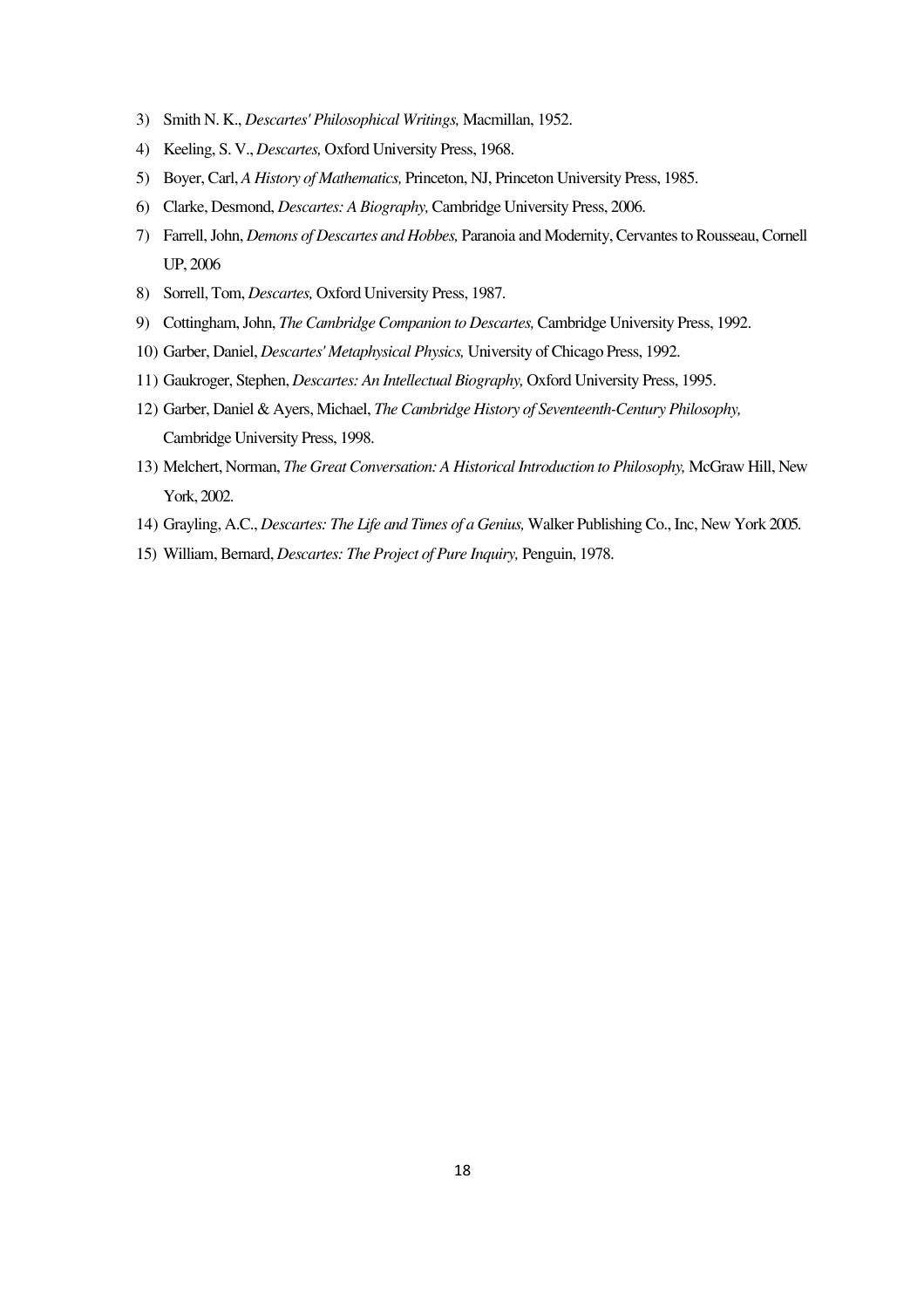## **PH — 110 : PHILOSOPHY OF NATURAL SCIENCE**

 $\lceil$  Objective – 1) To acquaint the students with broad period in history of science ad with basic issues, concepts and debate in philosophy of science through contribution of individual scientists and schools)

## **Credit I**

- a) Aristotle's concept of Science,
- b)Aristotle's views on Nature,
- c) Aristotle's method of science;
- d)Teleological elements in Aristotle's theory.
- e) Aristotle's Theory of Causation

## **Credit II**

a) Medieval adaptation of Aristotle's view. : i)Averroes ii) Grosseteste iii) Roger Bacon iv) Ockham

- b)Renaissance critique of Science.
- c) Francis Bacon, and Inductivism

#### **Credit III**

a) Mechanistic view of Science: i) Galileo ii) Copernicus iii) Descartes iv) Newton

b) Debate on causation  $- i$ ) Hume ii) Kant iii) Mill

## **Credit IV**

Positivism and Post-Positivism :

a) Hampel

b)Karl Popper

c) T.S. Kuhn

## **Prescribed Readings**

- 1) Hempel, C.G., *Aspects of Scientific Explanation,* Free Press, New York, 1968.
- 2) 2. Nagel, Ernst, *The Structure of Science: Problems in Logic of Scientific Explanation,* RKP, London, 1961.
- 3) Popper, Karl, *The Logic of Scientific Discovery,* Harper Torch Books, New York, 1968.
- 4) Kuhn, Thomas, *The Structure of Scientific Revolutions,* Chicago University Press.
- 5) Lackatos, Imre and Musgrave Alen (Ed.), *Criticism and Growth of Knowledge,* Cambridge University Press, London, 1970.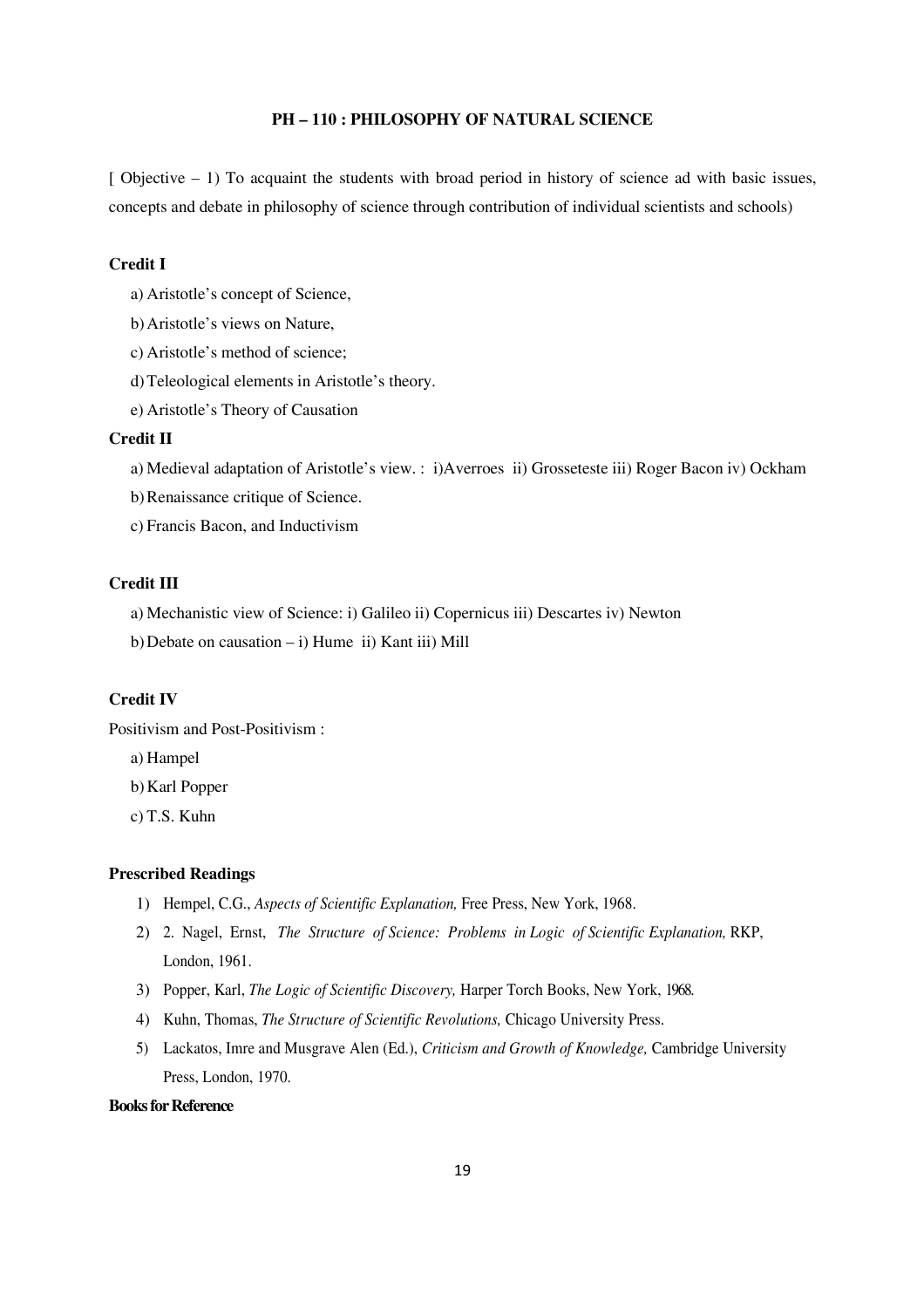- 1) Radnitzsky, Gerand and Anderson Gunnav, *The Structure and Development of Science,* D. Reidel Publishing Company, Boston, 1979.
- 2) Laudan, Larry, *Progress and its Problems: Towards a Theory of Scientific Growth*, RKP, London, 1977.
- 3) O'Neiil W. N., *Fact and Theory,* Sydney University Press, 1969.
- 4) Deshpande, S. S., Gokhale, P. P., More, S. S.(Eds.) *Vijnanace Tattvajnana,* Granthali, Mumbai, 2006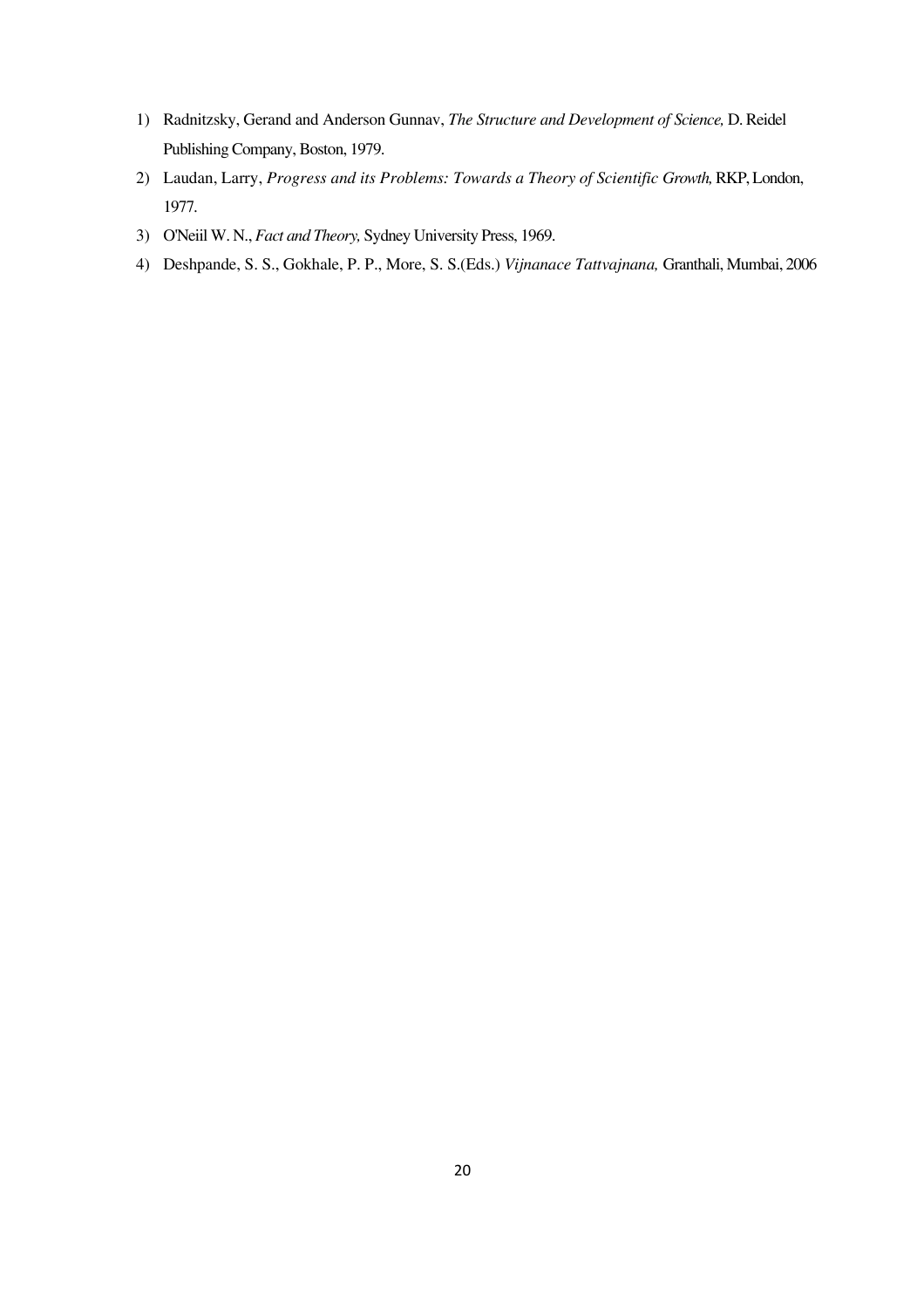## **PH 111 - PHILOSOPHY OF EDUCATION**

**[Objective:** To acquaint student with the basic concepts and issues in philosophy of education]

#### **Credit I**

- a) Concept of education Distinction between education, training and indoctrination.
- b) Aims of education (intrinsic and instrumental).
- c) Liberal education
- d) Analysis of knowledge and understanding.

#### **Credit II**

- a) Concept of teaching and learning
- b) Philosophical, logical and psychological aspect of learning (with special reference to the naturalism, realism, idealism and pragmatism)

### **Credit III**

- a) Value education Concept of educational values
- b) Value as the foundation of the process of education
- c) Dangers of de-linking education and values.

#### **Credit IV**

Some issues in Indian education —

- a) Equalization of educational opportunity
- b) Education and social justice
- c) Education and social change
- d) Education in the context of modernization, Globalization
- e) Education for environmental balance

#### **Books for Reading and References**

- 1) R.S. Peter, *The Concept of Education* (Ed.), London, 1966.
- 2) R.S. Peter, *The Philosophy of Education* (Ed.), OUP, 1978.
- 3) R.S.Peter, *The Logic of Education,* London, R & K Paul, 1970.
- 4) Longford, Glenn and O'Conner D.J. (Ed.), *New Essays in the Philosophy of Education,* RKP, 1973.
- 5) Maccle Kan James E., *Philosophy of Education,* Prentice Hall, 1976.
- 6) Barton, Robin, *Moral Philosophy for Education,* Unwin, 1977.
- 7) Sneek I.A., *Concept of Indoctrination,* RKP, 1972.
- 8) Naik J.P., *Equality, Quality and Quantity: The Elusive Triangle in Indian Education,* Allied, 1975.
- 9) Shah A.B. (Ed.), The *Social Context of Education* (Essays in Honor of J.P. Naik), Allied, 1978.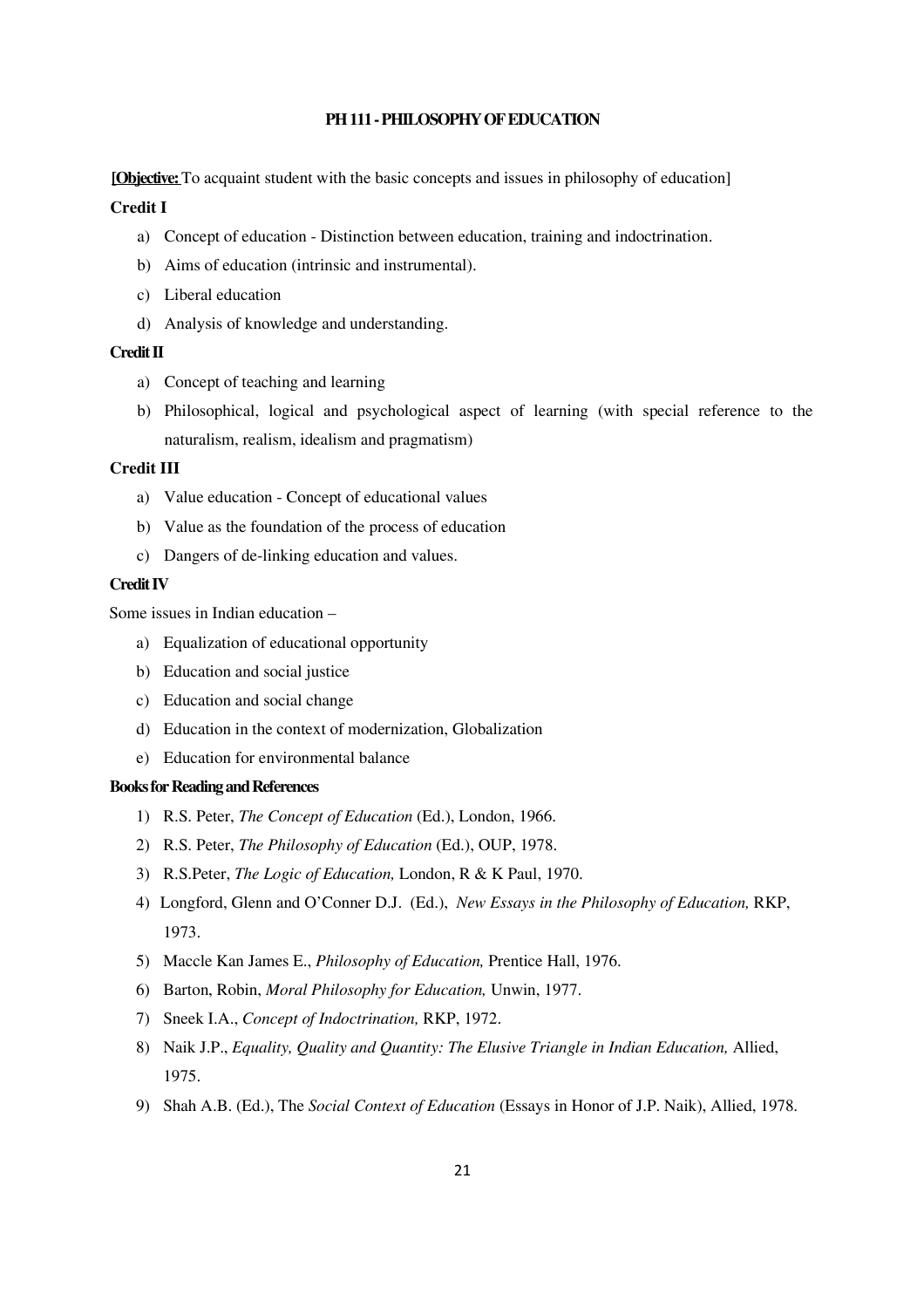## **PH - 112 : EXISTENTIALISM**

[Objective : To introduce the basic concerns of existentialist philosophy.]

## **Credit I:**

## (A)**Friedrich Nietzsche**:

- a) Critique of Kant, Anti-Christ,
- b) Truth as a Mobile Army of Metaphors,
- c) Art: Apollonian Beauty v/s Dionysian Ecstasy

#### (B) **Soren Kierkegaard**:

- a) Truth as Subjectivity,
- b) Stages on life's way
- c) Art: Indirect Communication and the Existing Individual

### **Credit II:**

### **Martin Heidegger:**

- a) Ontological Difference between Being (Sein) and beings (Seiendes)
- b) The Fundamental Ontology of Dasein:

(i)Inauthentic Existence (ii) Authentic Existence

c) Art: Work of Art as the happening of truth

## **Credit III:**

## **Jean Paul Sartre:**

- a) Transphenomenality of being (being and nothingness), being-in-itself/ being-for-itself
- b)Bad faith, being-for-others (gaze)
- c) Art:Literature as an expression of freedom

## **Credit IV:**

## **Gabriel Marcel:**

- a) Being, Being and Others
- b)Being and Having
- c) Art: Spiritual Function of Music

### **Prescribed Reading**

- 1) Blackham, H.J. *Six Existentialist Thinkers*
- 2) Macquarrie J. *Existentialism,* Penguin, 1980.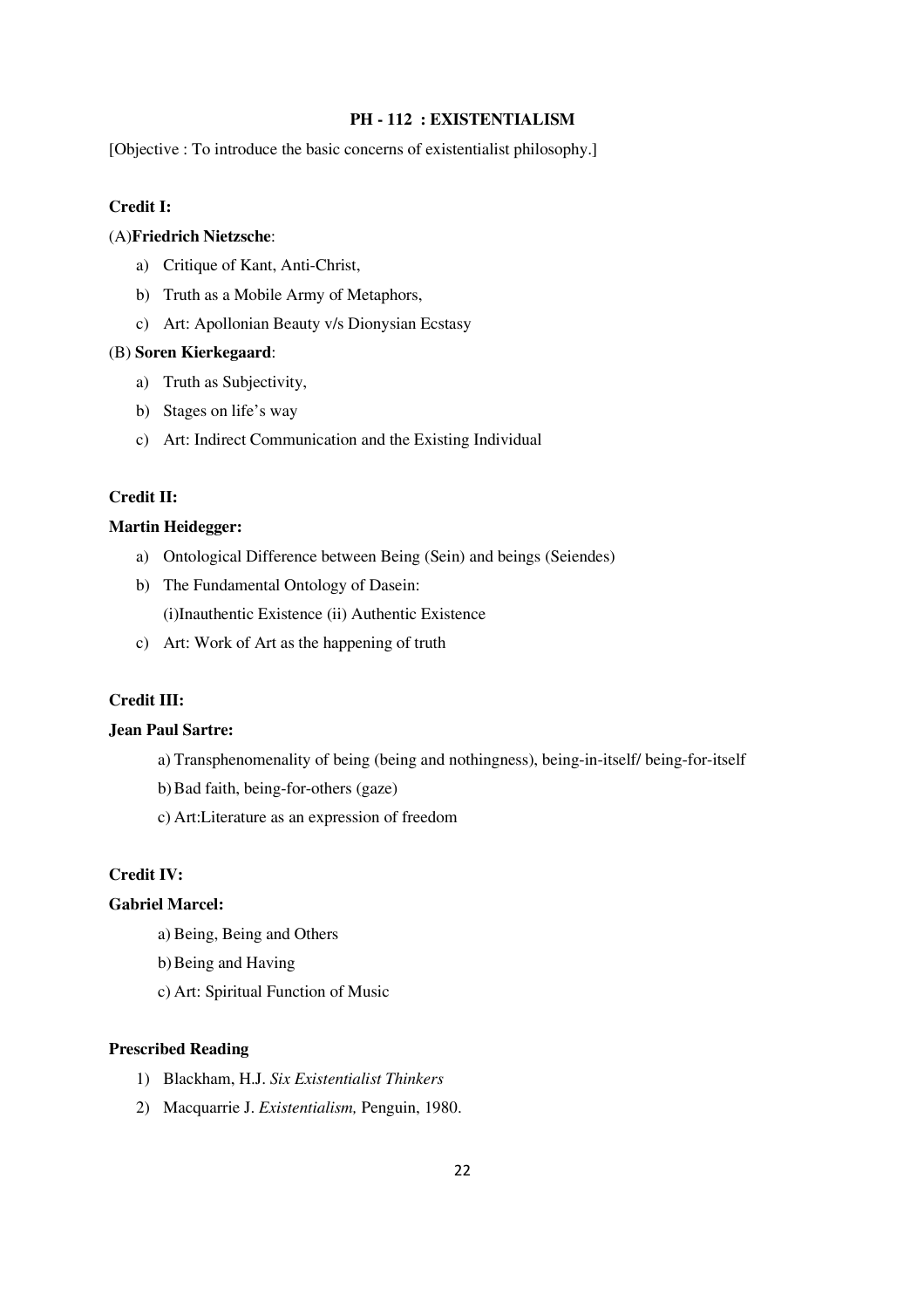- 3) Bhadra M.K. *A Critical Survey of Phenomenology and Existentialism*, ICPR in association with Allied Publishers, New Delhi, 1990.
- 4) Barett, William, *The Irrational Man,* London: Heinemann, (1961)
- 5) Crtichley, Simon and William R. Schroeder (Ed) *A Companion to Continental Philosophy*, Malden & Oxford : Blackwell, 1998.

- a. Arrington, Robert (Ed*), A Companion to the Philosophers*, Blackwell, Oxford, 1999.
- b. Embree L. Behnke E Carr David & Others (eds.) *Encyclopedia of Phenomenology*
- 2) (Relevant Sections) Kluwer Academic Publishers, Dordrecht, 1997.
- 3) Nietzsche, Friedrich *Birth of Tragedy, Twilight of the Idols and Anti-Christ*
- 4) Gardiner, Patrick ,*Kierkegaard*, Oxford University Press, Oxford, 1988.
- 5) Kierkegaard S *Either/Or* Vol. I & II, OUP, 1944
- 6) Kierkegaard, Soren, *Concluding Unscientific Postscript*, Princeton University Press, Princeton 1941.
- 7) Kierkegaard, Soren, *Stages on Life's Way*, Princeton University Press, Princeton, 1988.
- 8) Heidegger, Martin "*Question Concerning Technology*"
- 9) 9)Heidegger, Martin "*Origin of a Work of Art*"
- 10) Heidegger M . *Being and Time*, tr. By Macquarrie J. and Robinson, D.S. Harper, 1962.
- 11) Grene, Marjorie, *Heidegger,* New York, 1957.
- 12) Sartre J.P. *Being and Nothingn*ess, tr. By Bornes M, Philosophical library, 1956.
- 13) Sartre, Jean Paul "*What is Literature*?"
- 14) Warnock, Mary (1965) *The Philosophy of Sartre*, Hutchison University Press London:.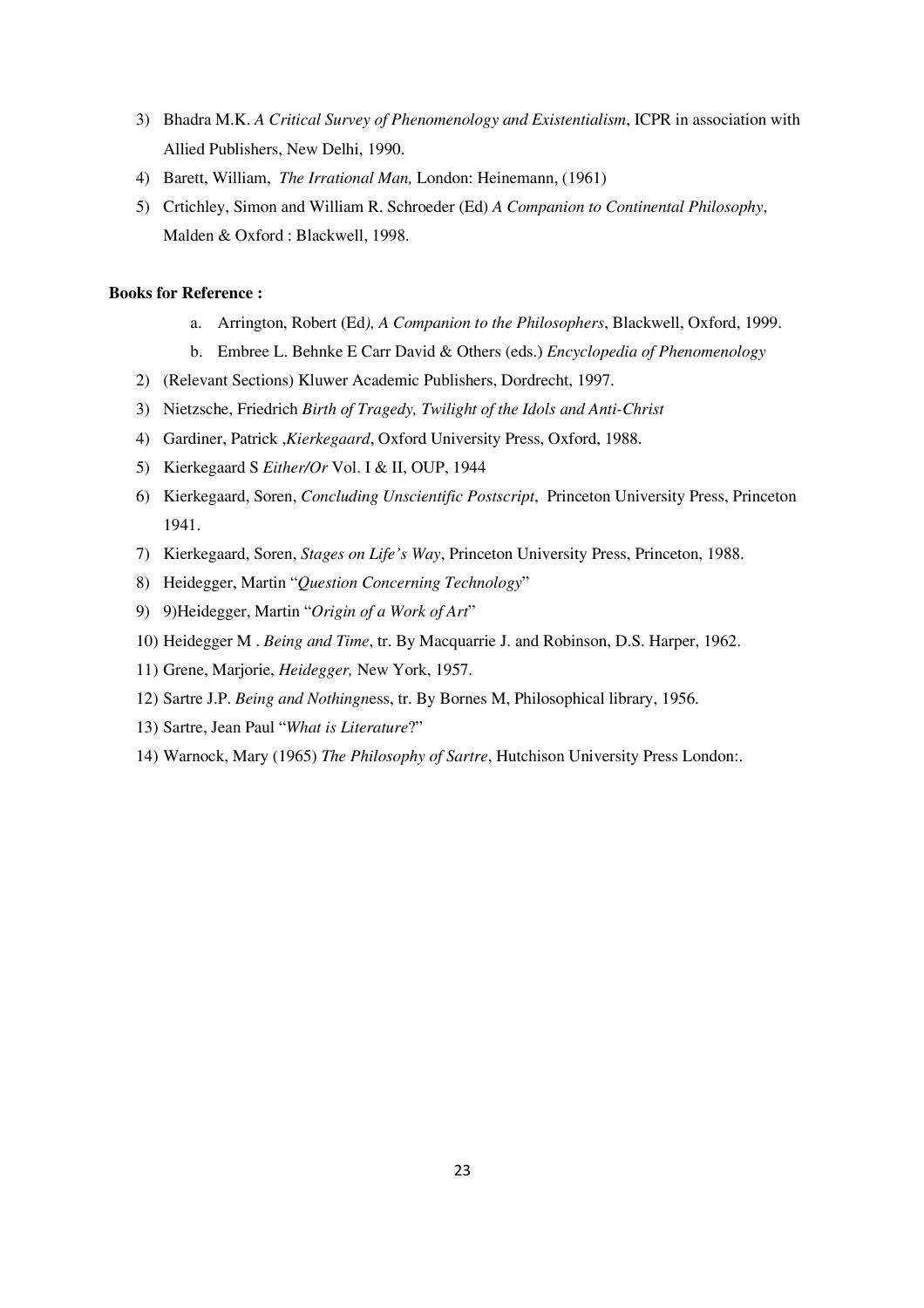# **SEMESTER II**

### **PH -201 PROBLEMS IN INDIAN EPISTEMOLOGY**

(Objective: To develop systematic and critical understanding of the basic concepts and problems in Indian epistemology)

## **Credit I**

- a) Nyāya view of *Buddhi /Jñāna* and its kinds; *Pramāna* and *Pramā*
- b) Pūrvamīmāmsā approach to nature and classification of *Pramāna*
- c) Buddhist approach to nature and classification of *Pramāna*
- d) *Pramāna-vyavasthā* and *Pramāna-samplava*

### **Credit II**

- a) *Pratyaksa*: Its nature and kinds according to Nyaya
- b) *Pratyaksa* Its nature and kinds according to Buddhism
- c) *Khyātivāda: Akhyāti, Anyathākhyāti, Viparītakhyāti, Ātmakhyāti, Asatkhyāti, AnirvacanÍyakhyÁti, SatkhyÁti*

## **Credit III**

- (A) NyÁya views on *AnumÁna*:
	- a) Nyāya views on The concept, structure and classification of *Anumāna*

b) Nyāya views on The notion of *Vyāpt*i

- (B) Buddhist views on *AnumÁna*
	- a) Buddhist views on The concept, structure and classification of *Anumāna*
	- b) Buddhist views on The notion of *Vyāpti*,

## **Credit IV**

- a) *Prāmānyavāda* according to Nyāya and Mīmāmsā
- *b*) The Nature of other *Pramānas Upamāna*, ūabda, Arthāpatti, Anupalabdhi
- c) The question of reducibility of *pramānas* according to Nyāya

#### **Texts to be used**

Annambhatta: Tarkasamgraha

Dharmakîrti: Nyāyabindu

\_\_\_\_\_\_\_\_\_\_: Hetubindu

Kumarila Bhatta:: Śkolavārtik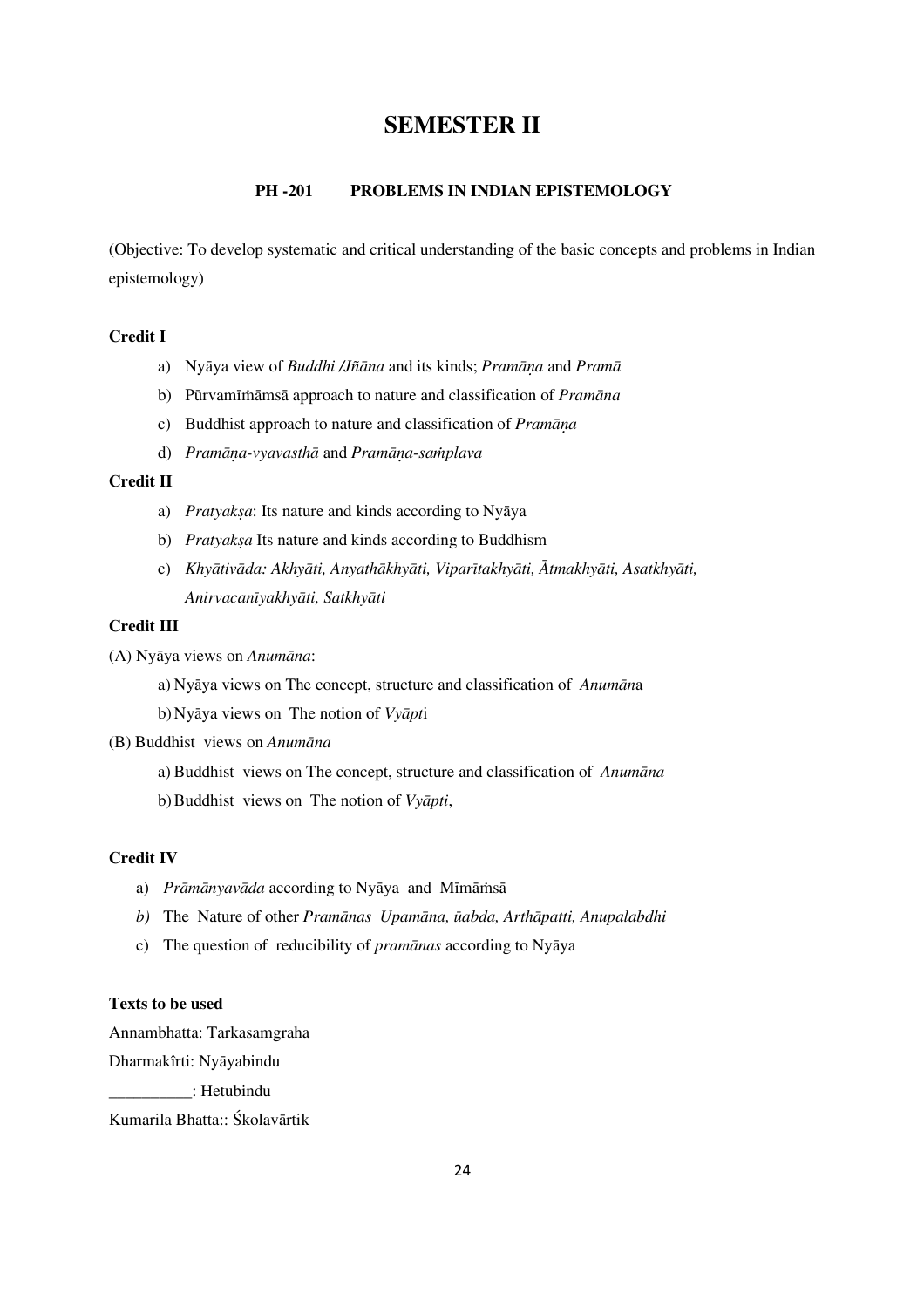## **Prescribed Readings**

- 1) Athalye and Bodas (tr. & ed.), *Tarkasamgraha of Annambhatta*, BORI, Pune, 1963.
- 2) Mohanty, J.N., *Reason and Tradition in Indian Thought*, Clarendon Press, Oxford, 1992
- 3) Matilal, B.K., *Perception*, Oxford, 1980.
- 4) Bhatt, Govardhan, P., *The Basic Ways of Knowing* (An In-depth Study of Kumarila's Contribution to Indian Epistemology), Motilal Banarsidass, Delhi, 1989 (Second Ed.).
- 5) Barlingay, S.S., *A Modern Introduction to Indian Logic*, National Publishing House, Delhi 1965.
- 6) Sharma, Ambikadatta, "*Pramanasamplava and Pramanavyavastha*", in: JICPR, Vol. XIV, No. 2, Jan.-April, 97.
- 7) Chinchore Mangala R. *DharmakÍrti's Theory of Hetu-centricity of AnumÁna*; Motilal Banarsidass; New Delhi; 1989

- 1) Matilal, B.K., *Epistemology, Logic and Grammar in Indian Philosophy*, Monton, 1971.
- 2) Dasgupta, S.N., *A History of Indian Philosophy* (Relevant Volumes and Chapters), Cambridge Uni. Press, London, 1940.
- 3) Kar, B.N., *Theories of Error in Indian Philosophy*, Ajanta Publications, Delhi, 1978.
- 4) Datta, D.M., *Six Ways of Knowing*, University of Calcutta, Calcutta, 1960.
- 5) Stcherbatsky, Th., *Buddhist Logic*, Vol. 2, Dover Publications Inc., New York, 1962.5
- 6) Bapat Lata, Buddhist Logic, Bharatiya Vidya Prakashan New Delhi, 1989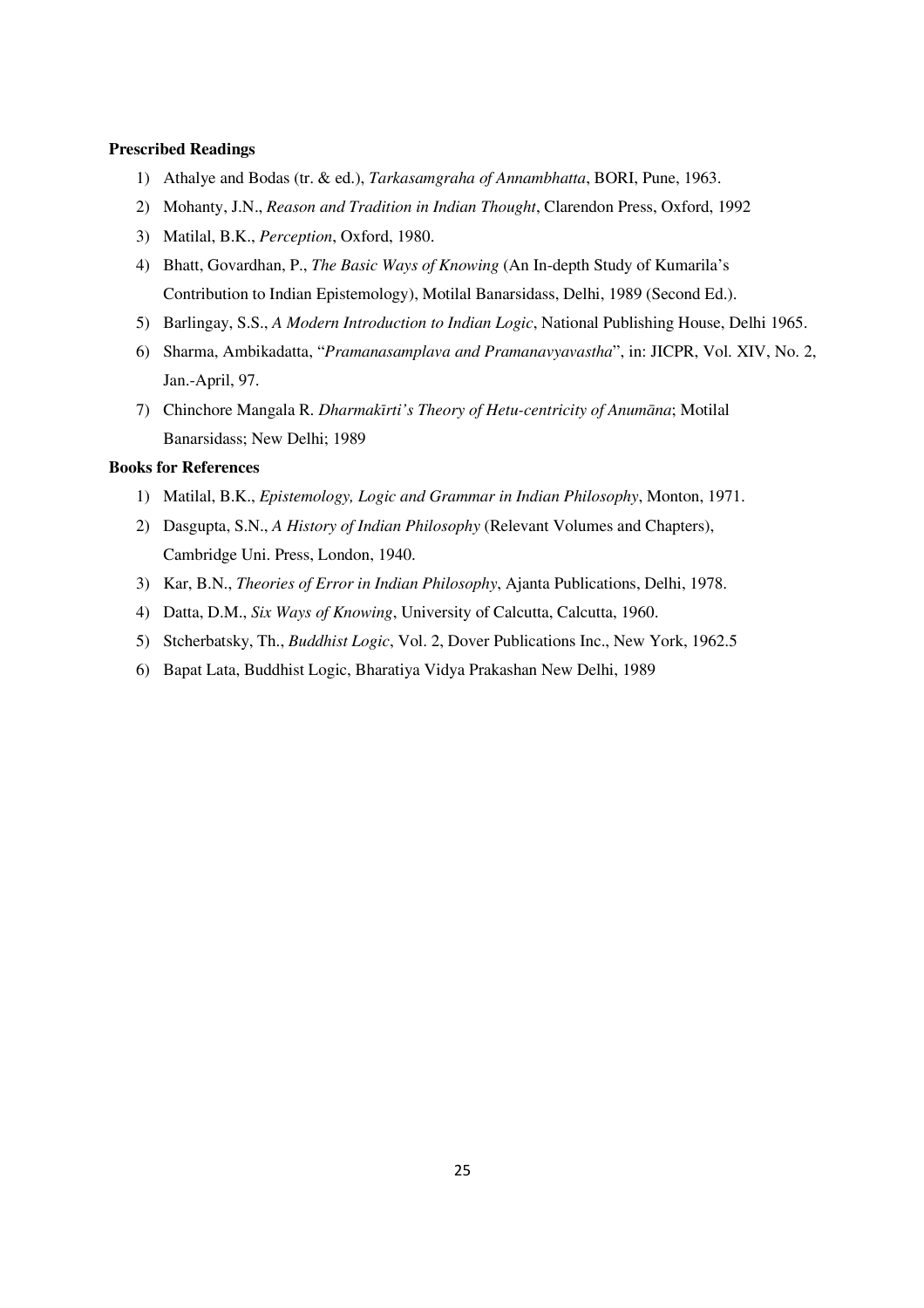## **PH-202: PROBLEMS IN WESTERN EPISTEMOLOGY**

(**Objective:** To develop systematic and critical understanding of the basic concepts and problems in Western Epistemology)

## **Credit I**

- a) Nature and definition of knowledge
- b)Knowledge and belief (Plato);
- c) Intuitionism : Bergson
- d)Challenge of skepticism to the possibility of knowledge

### **Credit II**

- a) Gettier problem and responses to it
- b)Justification of knowledge claims :
	- i)Foundational (knowledge as correspondence)
	- ii) non-foundational (Coherentism and Reliabilism) approaches to the nature and analysis of knowledge

### **Credit III**

- a) Problems of perception: i) Direct realism ii) Representative realism iii) Phenomenalism
- b)Rationalist, Empiricist and Kantian approach to knowledge (analytic-synthetic distinction, synthetic a priori),
- c) A priori knowledge

## **Credit IV**

- a) Theories of truth: i) Correspondence ii) Coherence iii) Pragmatic
- b) Problem of Meaning: Denotative, Connotative, Use theory of meaning

## **Prescribed Readings**

- 1) Lehrer, Keith, *Theory of Knowledge*, Westview Press, 2000 (second edition).
- 2) O'Connor, D.J. & Carr, B., *Introduction to Theory of Knowledge*, Harvester Press Ltd. (Sussex), 982.
- 3) Canfield & Donnell (eds.), *Readings in the Theory of Knowledge*, Appleton-Century Crofts, USA, 1964.
- 4) Dancy, Jonathan*, An Introduction to Contemporary Epistemology*, Basil Blackwell, 1985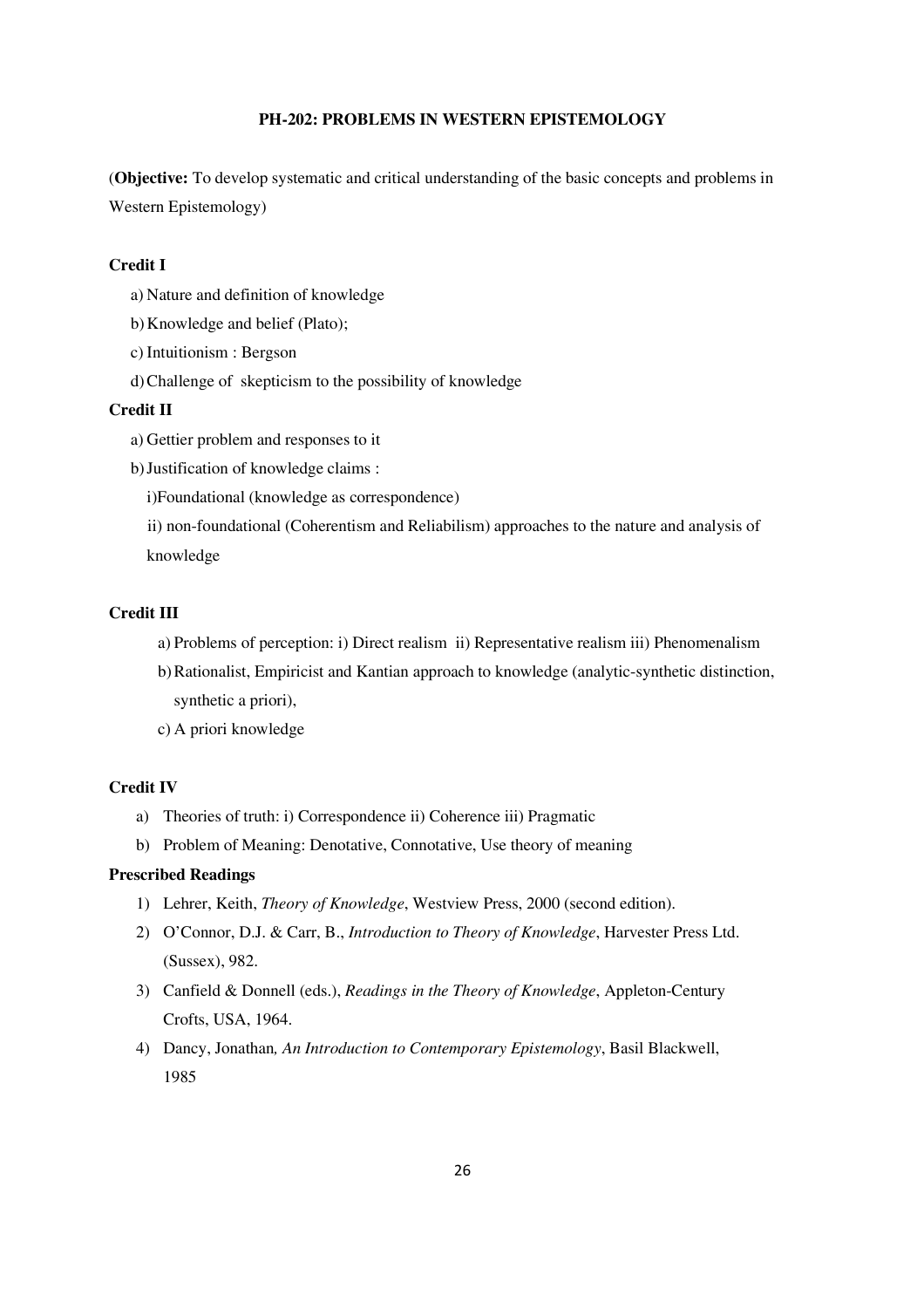- 1) Pappas & Swain (eds.), *Essays on Knowledge and Justification*, Cornell University Press, Ithaca, New York, 1978.
- 2) Copleston, F., *A History of Philosophy* (Relevant Volumes), Image Books, New York, 1997.
- 3) Ayer, A.J., *The Central Questions of Philosophy*, Holt, Rinehart and Winston, New York, 1979.
- 4) Armstrong, D. M., *Belief, Truth and Knowledge*, Cambridge University Press, Cambridge, 1973.
- 5) Ayer, A.J., *The Problem of Knowledge*, Pelican Books, London, 1971.
- 6) Yolton, J.W., *Theory of Knowledge*, Collier-Macmillan, New York, 1965.
- 7) Alston, W.P., *The Philosophy of Language*, Prentice-Hall, 1964.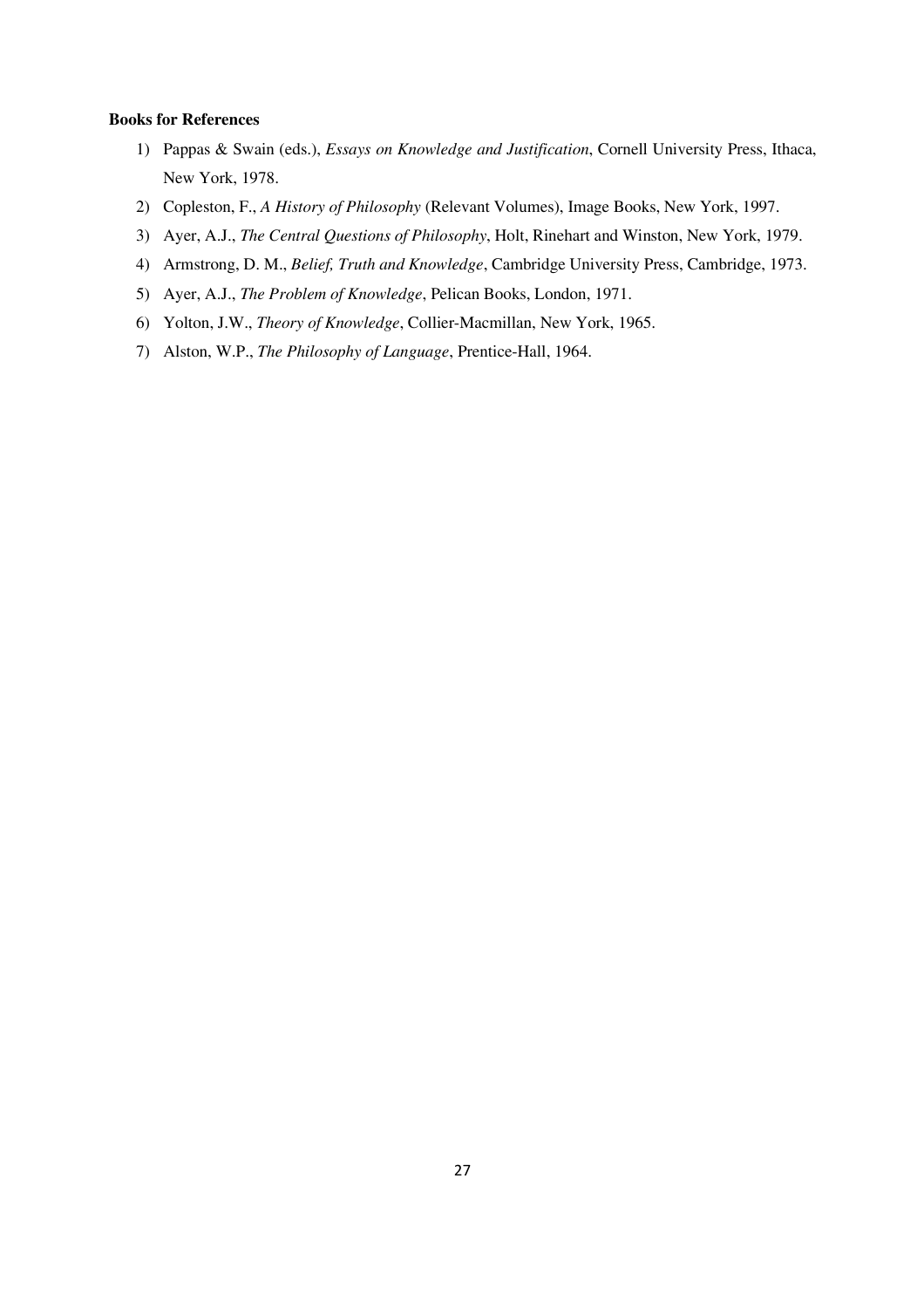## **PH-203: PREDICATE LOGIC, RELATIONAL LOGIC AND AXIOMATICS**

(**Objectives:** To enable the student to develop proficiency in Predicate and Relational Logic and Axiomatization of Logic)

## **Credit I**

#### **(A) Predicate Logic**:

- a) Propositional functions and propositions
- b)Square of opposition
- c) Rules of quantification (preliminary version) and restrictions on rules of quantification;
- d)Quantification Negation and Equivalence

 **(B) Deductive demonstration** of validity of valid arguments involving quantifiers:

- a) Direct Proof
- b)Conditional Proof
- c) Indirect Proof

### **Credit II**

- a) Demonstration of invalidity of invalid arguments involving quantifiers
- b)Multiply general propositions
- c) Relations; Properties of relations
- d) definite description and identity; Arguments involving relations

## **Credit III**

### **Axiomatic system**:

a) Nature and structure of Axiomatic system

b)Consistency, completeness and independence of axioms

### **Credit IV**

- a) PM System : 15 Theorems
- b) Rosser's System : 15 Theorems

### **Prescribed Readings**

- 1) Copi, I. M., *Introduction to Logic*, Macmillan Co., New York, 2011 (11th ed.).
- 2) Copi, I. M., *Symbolic Logic*, Macmillan Co., New York, 1995 (6th ed.).
- 3) Hughes, G .E. & Londey, D.G*., The Elements of Formal Logic*, Delhi, 1966.
- 4) Rosser J. Barkley, Logic For Mathematicians, McGraw-Hill Book Company, London, 1953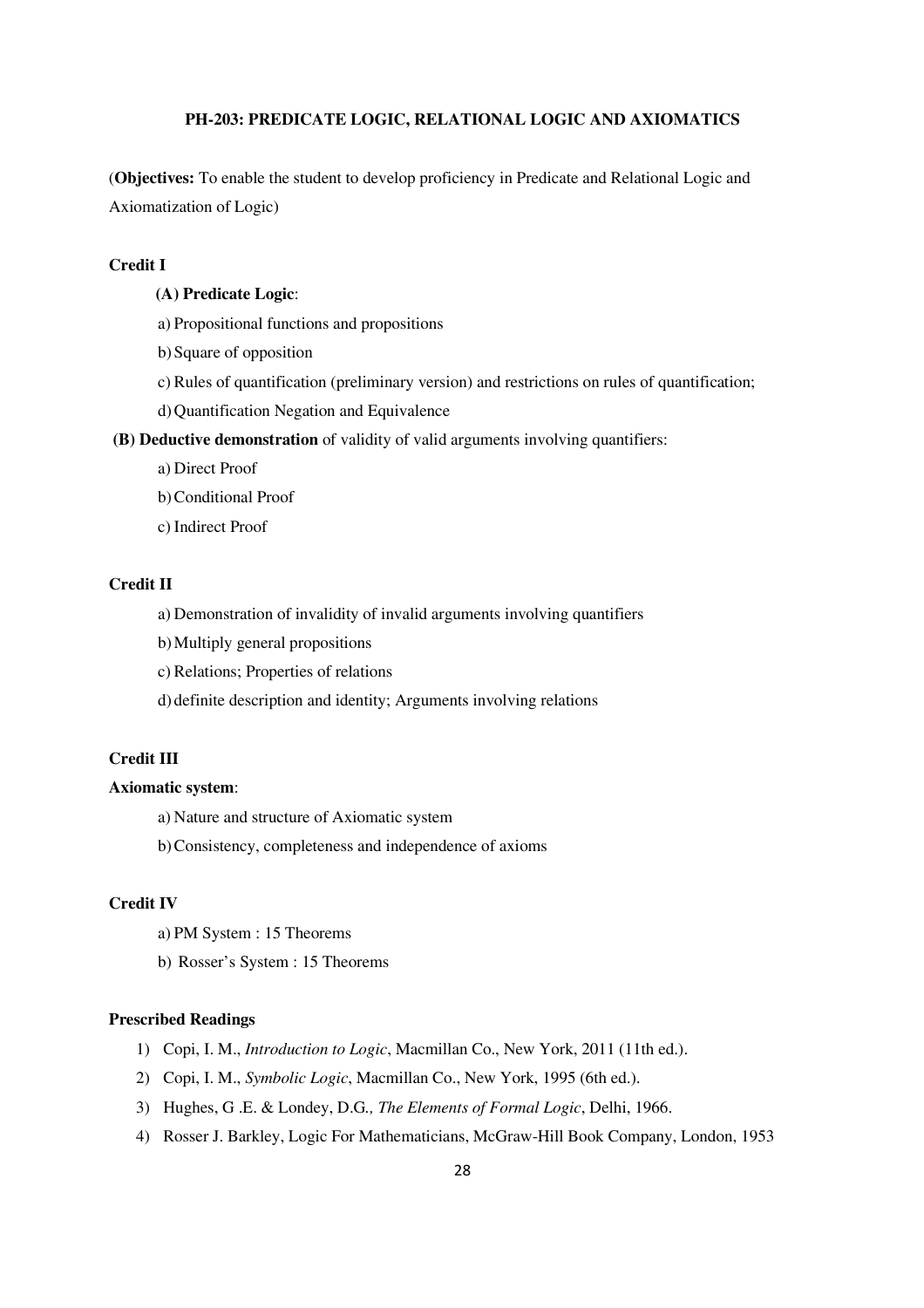## **PH - 204 JAINISM**

[Objective :To acquaint the student with the Jaina approach to ethics, the goal of life and the way of attaining it]

## **Credit I**

- a) Historical Development of Jainism
- b) Vedic culture and *Śramana* culture.
- c) The place of Jainism in *Śramana* culture.

## **Credit II**

## **Metaphysics**

- a) *Anekāntavāda*
- b) Concept of *Dravy*a
- c) Nature of *Jiva, Ajiva Pudgal, Dharma, Adharma, Kāla* and  $\bar{A}k\bar{a}sa$

### **Credit III**

- a) Syadvāda; The relevance of Syadvāda to Ahimsā
- b) Nayavāda
- c) *Pramāna* : Nature and Classification of *Pramānas* (Introduction only)

### **Credit IV**

- a) *Karmabandha* and *Moksa*
- b) Path of *Moksa* (*Trirtna*)
- c) Centrality of *Ahimsa*
- *d*) The Code of Conduct for  $\hat{S}r\bar{a}vakas$ : Anuvrata, Gunavrata,  $\hat{S}iksavrata$ , Pratima
- *e*) The code of conduct for *Śramana s: Mahāvrata, Samiti, Gupti, Gunasthānas*
- f) *Sallekhana*: Its Bio-Ethical significance

#### **Books for Reading**

- 1) Bhargava, Dayananda; *Jaina Ethics,* Motilal Banarasidas, Delhi, 1968.
- 2) Mehta, M.L *Jaina Philosophy.* P.V. Research institute, Varanasi, 1971.
- 3) Umasvati; *Tattvarthasutra* and translated by K.K. Dixit, L.D. Institute of Sociology. Ahmecahod,
- 4) Tukol, T.K., *Sallekhana is not Suicide*, L.D Institute, Ahmedabad.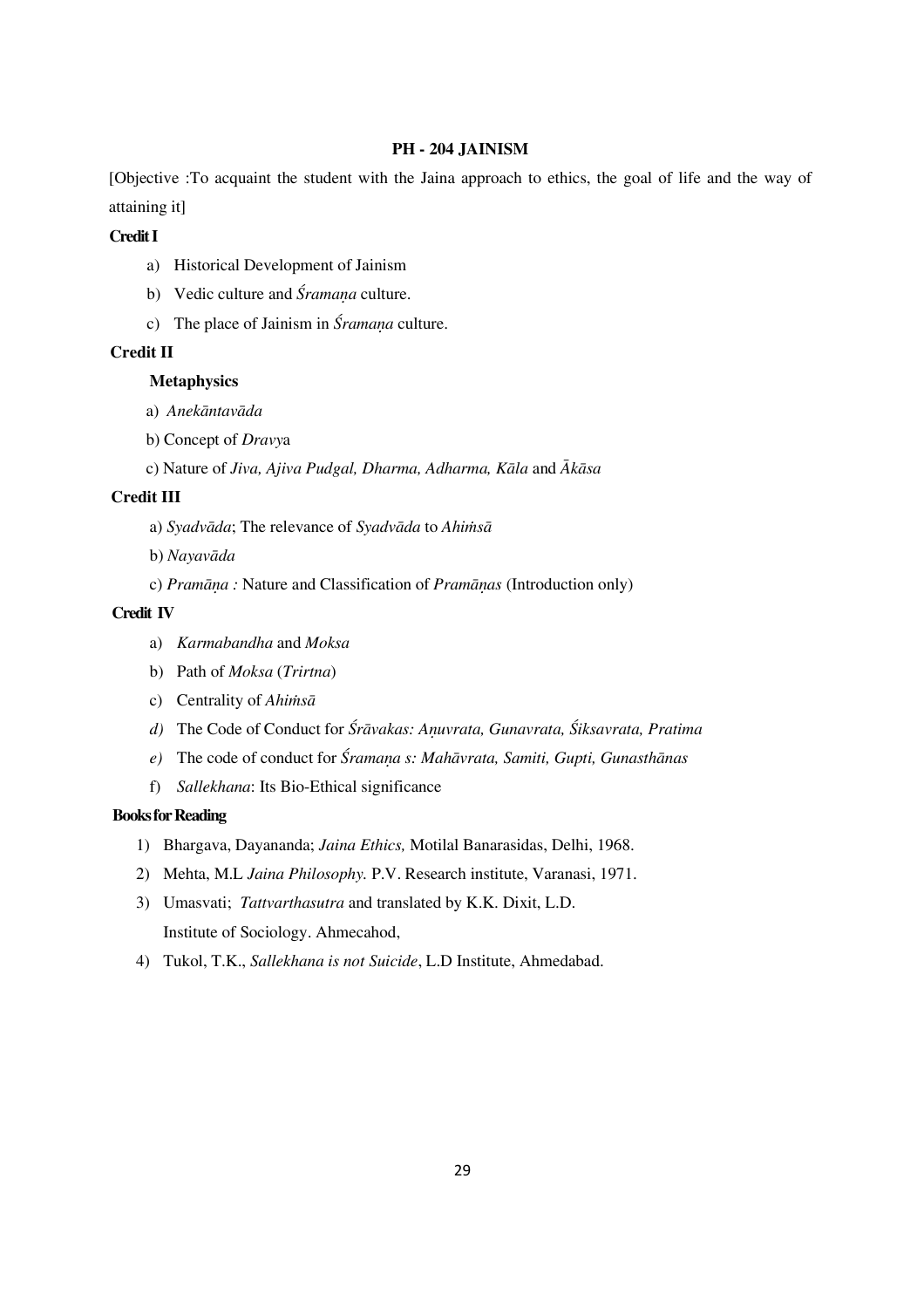## **PH — 205 : C**À**RV**À**KA**

**[Objective :** To acquaint the student with sceptical and materialistic trends in Indian thought.]

### **Credit I**

- a) Types of scepticism : Absolute and Mitigated; Cognitive and ontological.
- A brief discussion of some forms of local scepticism : i) Scepticism about causation (Cārvāka),
- ii) Existence of the external \_ world (Yogacāra Buddhism) iii) Other minds *(Santanānataradūsana* of Ratnak*Í*rti)
- b) Jayarāśibhatta's scepticism : Criticism about *pramāna* and *prameya* in general. Criticism of Nyāya definition *of Pratyakṣa*. Jayarāsibhatta's status as a Lokāyata thinker.

#### **Credit II**

- a) Nagārjuna's criticism of *pramānas* in *Vigrahavyāvartanīi*. The dialectics of *Vyavahāra* and *paramÁrtha.* Comparison with Jayarasi's approach.
- b) Sriharsa's justification of *Vitandā*, His criticism of the definitions of *Pramā*. The rejection of *pramānas* vis-a-vis the possibility of *Brahmajñāna*. Comparison with the approaches of Jayarast and Nagārjuna.

### **Credit III**

- a) Some materialist Cārvāka thinkers (Brhaspati and his sutras, Virocana, Ajitakesakambala, Paesi)
- b) Cārvāka epistemology : *Pratyaksa* as the only *pramāna*, criticism of *Anumāna*, Acceptance of a certain kind of *AnumÁna.*
- c) The nature of world *(Bhutavāda)*, Consciousness *(Bhutacaitanyavāda)* and self *(Dehatmavāda)*
- d) Approach to *Purusarthas*, Hedonism, Criticism of other-worldly approaches.

### **Credit IV**

Materialist elements in Upanisadic thought, early Sāmkhya *(Mahabharata* and *Carakasamhita)*, Classical Sāmkhya, early Nyāya and Vaisesika, early Buddhism *(Anātmavāda vis-a-vis Dehatmavāda)* 

## **Prescribed Readings**

- 1) Franco, Eli : *Perception, Knowledge and Disbelief (A study of Jayarasti's Scepticism)* Motilal Banarsidass, Delhi (1987)
- 2) Matilal, Bimal Krishna, *Perception: An Essay on Classical Indian Theories of Knowledge,* Oxford University Press, 1986
- 3) Chatterjee, A.K., *The Yogacara Idealism,* Delhi, Motilal Banarsidass Publishers Pvt. Ltd, 1986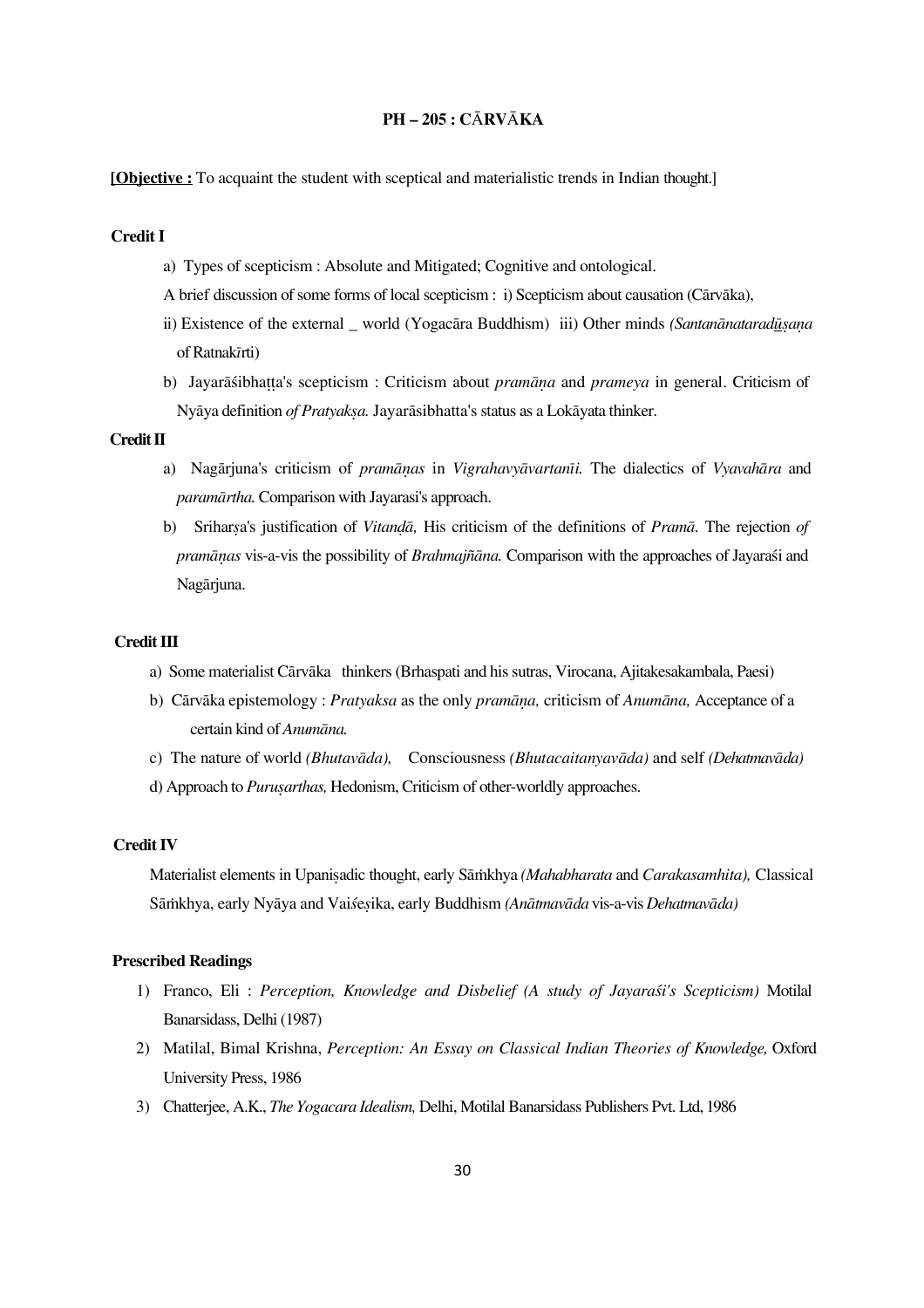- 4) Chattopadhyay, Debiprasad (Ed.) : *Carvaka/Lokayata* Munshilal Manoharlal for ICPR Publications, New Delhi, 1990.
- 5) Mittal, K.K., *Materialism in Indian Thought,* Munshilal Manoharlal, New Delhi, 1974. Chattopadhyaya, Debiprasad : *What is Living and What is Dead in Indian Philosophy,* People Publishing House, 1976.

- 1) Jayarasibhatta : *Tattvopaplavasimha,* Sanghavi and Parikh (Ed.) Gos No. LXXXVII, Baroda, l940.
- 2) Athavale Sadashiv, *Carvaka Itihasa Ani Tattvajnana,* Prajna Pathshala, Wai, 1980.
- 3) Sriharsa : *Khandanakhandakhadya,* Chaukhamba Sanskrit Series, Varanasi,1970
- 4) Bhattacharya, Kamleswar ; (ed & tr). *The Dialetic Method of Nagarjuna with translation Of Vigrahavyavartani,* Motilal Banarsidass; Delhi, 1978.
- 5) Kumthekar, Uday, Carvakamanthana, Paramarsha Prakashan, Pune, 2000
- 6) Salunke, A. H., *Astikasiromani Carvaka,* Sadashiv Bagaitkar Smriti Prakashan, Pune, 1994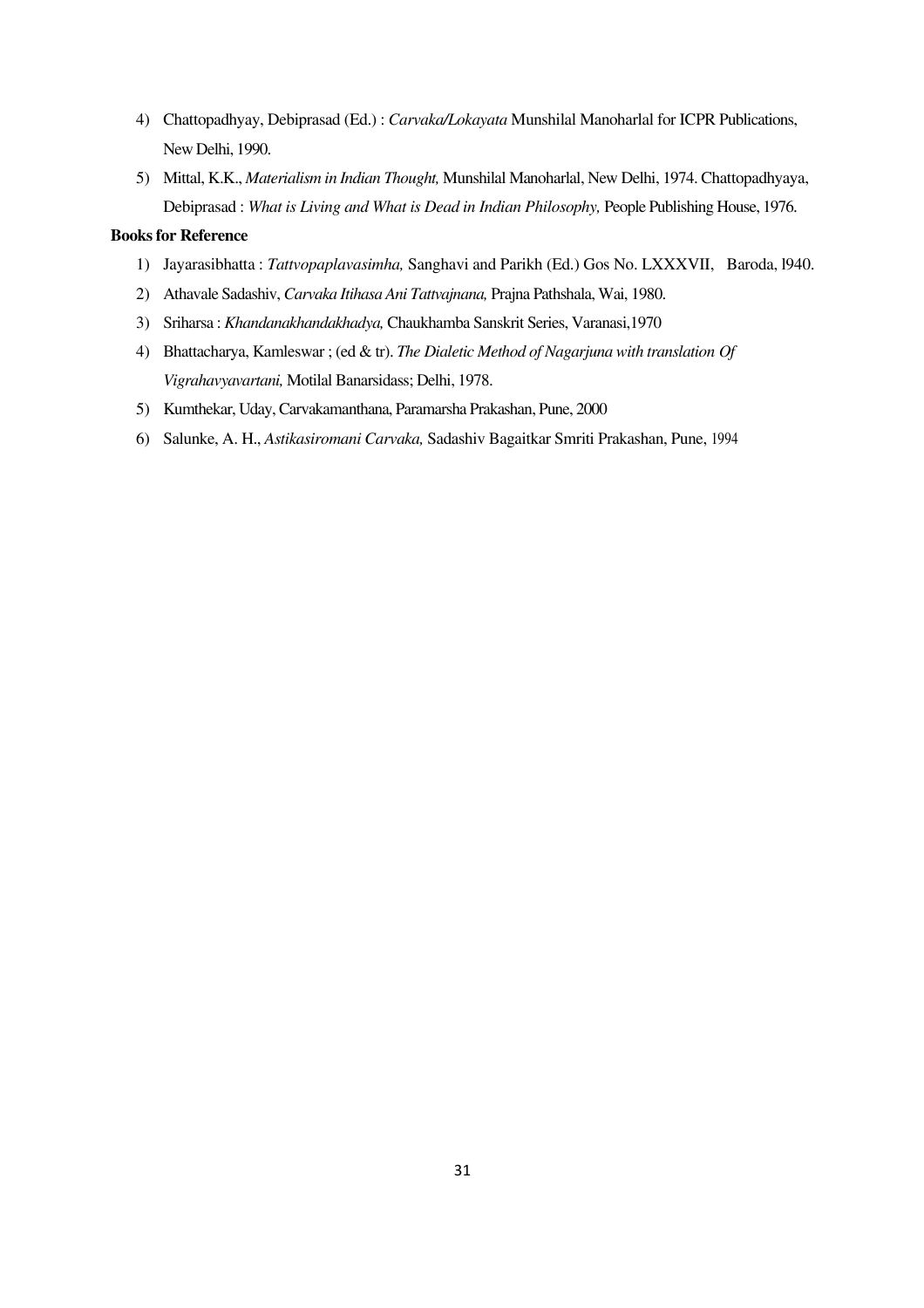## **PH-206: SCHOOLS OF VEDÀNTA (I)**

(**Objectives:** 1. To introduce the original formation of Advaitic philosophy; 2. To introduce the basic issues discussed in the Pre-Śankara and Śankara Vedānta)

## **Credit I**

- a) Prasthānatrayi
- b) Gaudapāda : Unity of Knower as *Višva, Taijasa* and *Prājña*
- c) Ajātivaāda
- d) Asharsayoga

#### **Credit II**

- a) Śankar's Adhyāsabhāsya :
- b) Refutation of different theories of error

## **Credit III**

Śankara's concept of Brahma, Jagat, Jīva & Māyā

### **Credit IV**

- a) The concept of Moksa : The significance of Jñānayoga as stated in Bhagavadgitābhāsya.
- b) Śankara's criticism of Samkhya, Vaiśesika & Buddhism
- c) Sankara's concept of God

#### **Prescribed Readings**

- 1) Karmarkar, R.D. (tr.), *Gaudapāda; Gaudapāda Karika*, Government Oriental Series, Class 13, No. 9, 1938.
- 2) Bhattacharya, Vidhuśekhar (ed., tr., note.), *Agamaśāstra of Gaudapāda*, University of Calcutta, Calcutta, 1943.
- 3) Thibute, George (tr.), *Brahma Sutra with Commentary of Ïankaracharya*, vols. I & II, Bharatiya Vidya Prakashan, Delhi, 2004.
- 4) Rao, Srinivas M (tr.), *Mandukya Upanisad with Gaudapādas Karika and Sankaras* Commentary, The Vedanta kesari, Madras, vols. XVIII— XXI1,931-35.
- 5) Nikhilananda (tr. & note.), *Mandukya Upanisad with Gaudapadas Karika and Sankaras Commentary*, Sari Ramakrishna Ashrama, Mysore, 1939.
- 6) Shastri, Satynarayana S.S & Kunhan Raja, C. (tr.), *The Bhamati: Catussutri*, Theosophical publishing House, Adyar, Madras, India, 1933.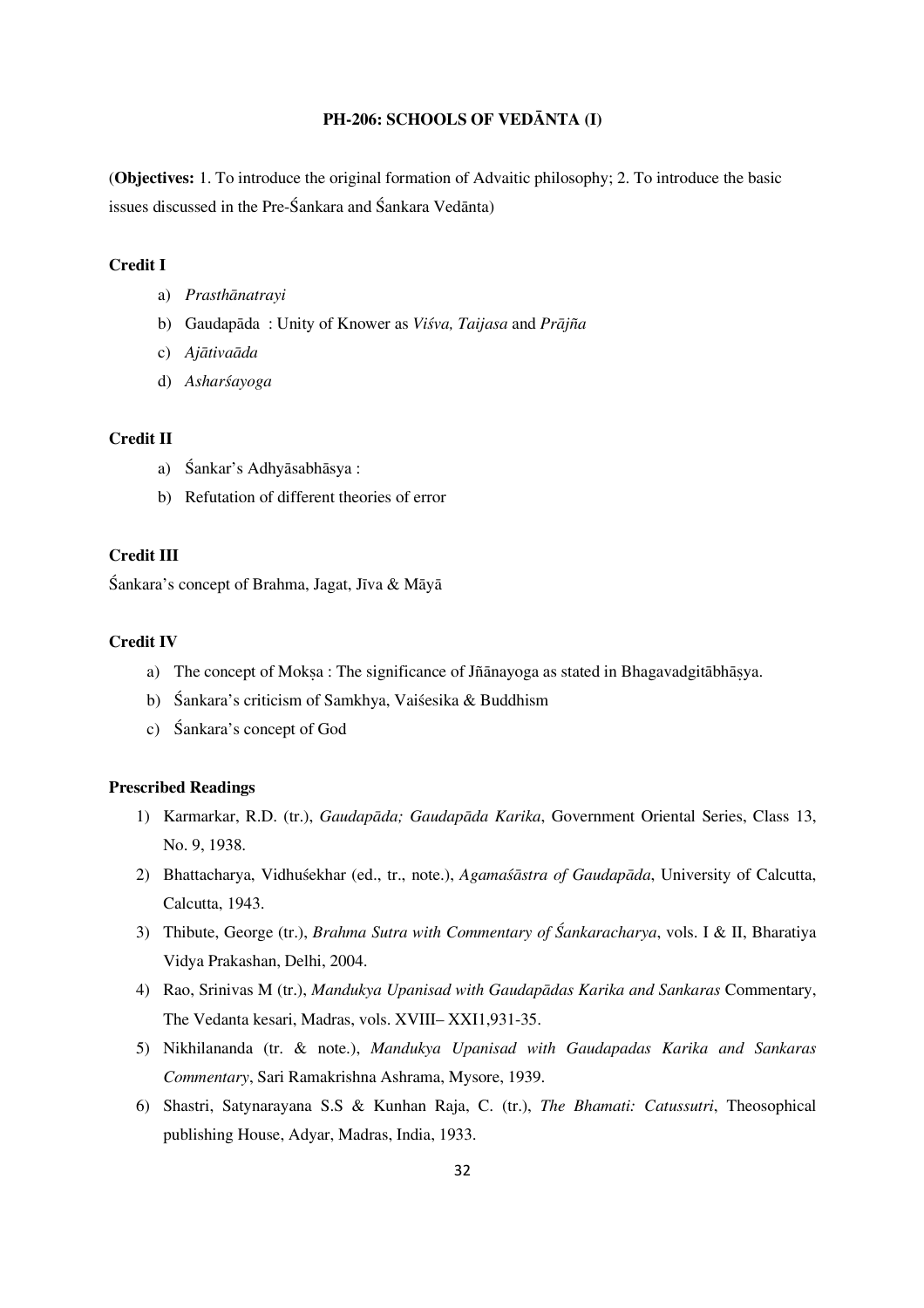- 7) Abhyankar, K. V. (tr.), *Brahma Sutra Ïankara Bhasya* (I- IV), Deccan Education Society, Poona, 1911 —1957.
- 8) Bhanu, C.G. (tr.), *Catussutri*, Yashvant Prakashan, Pune,1912.

- 1) Datye, V.H., Vedanta Explained, Book Sellers publishing Co, Bombay, 1954.
- 2) Pandey, S.L., Pre-Śankara Advaita Philosophy, Darshana Pitha, Alahabad, 1991.
- 3) Mahadevan, T. M. P., The Philosophy of Adviat, Ganesh and Co, Madras, 1969.18
- 4) Sharma, C.D., Advaita Tradition in Indian Philosophy, Motilal Banarasidass, Delhi, 1996.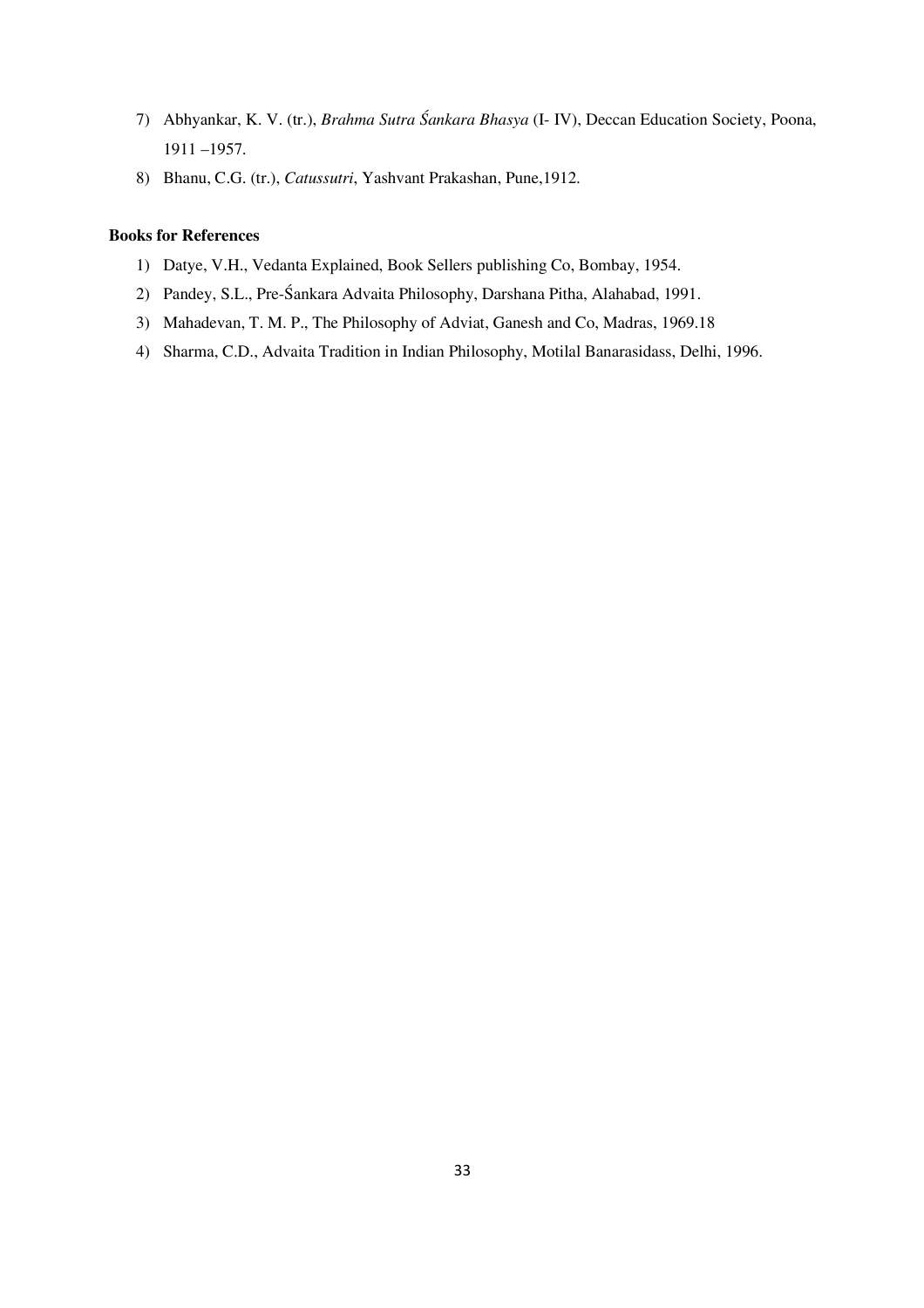# **PH-207: MAHÀYÀNA BUDDHISM**

(**Objective:** To introduce to the student the major philosophical aspects of Mahayana Buddhism)

### **Credit I**

## Foundation & the development of Mahavana Buddhism

- a) Difference between Hinayāna and Mahāyāna
- b) *Dharmanairātmya, Pudgalnairātmya*
- c) *Arhat* and *Bodhisattva*
- d) *Nirvāna* : Difference between Hinayāna and Mahāyāna

### **Credit II**

### Yogācāra / Vijñānavāda

- a) Development of Yogācāra / Vijñānavāda
- b) Refutation of Realism
- c) Types of Consciousness, Concept of Absolute
- d) *Cittamātratāvāda*
- e) Trisvabhāva

## **Credit III**

### **Mādhyamika / Śunaytavāda**

- a) Development of Mādhyamika / Śunaytavāda
- b) Dialectical Method
- c) Application of Dialectical Method ( to Casuation, *Uttaptti-parikṣa, Tathāgata, Āyatana,*  $Nirvāna$ )
- d) *Parmārtha Sat, Samvritti Sat*

### **Credit III**

- a) Sad / Dasa Paramitās
- b) *Brahma-vihāra*
- c) *DaÐbhumi*
- d) Trikāyavāda

## **Prescribed readings:**

- 1) Sangharaksita, *A survey of Buddhism* (*Its doctrines and methods through the ages),* Tharpa publication, London, 1987 (sixth edition)
- 2) Schumann, *Buddhism and Outlines of its Teachings and Schools,* Reidel and Co., London, 1973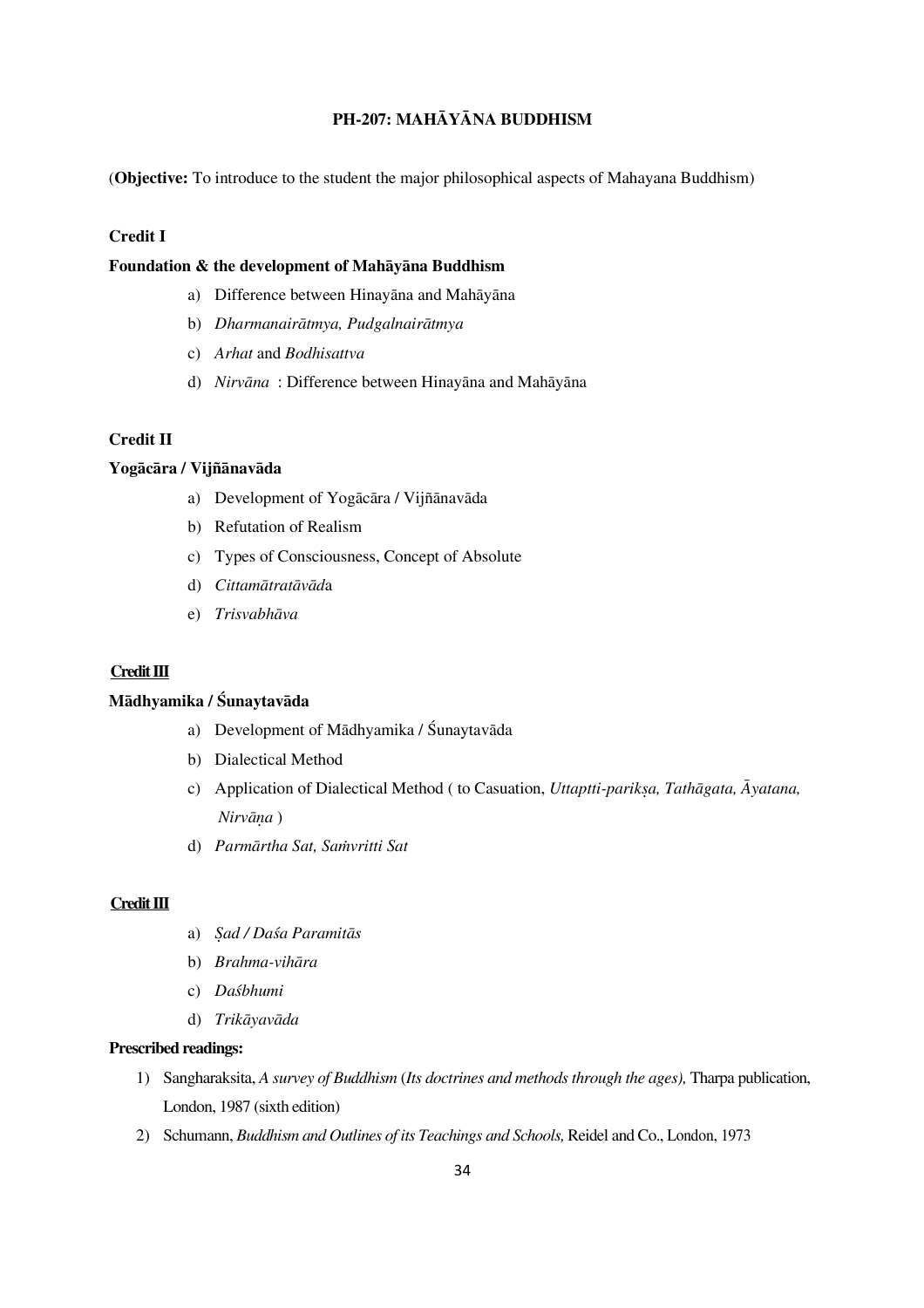- 3) Chatterjee, A.K., *The Yogacara Idealism,* Delhi, Motilal Banarsidass Publishers Pvt. Ltd, 1986
- 4) Murti, T.R.V., *The Central Philosophy of Buddhism,* New Delhi, Harper Collins, 1998
- 5) Bhattacharya *B., An Introduction to Buddhist Esoterism,* Motilal Banarsidass, Delhi, 1980

- 1) N. Dutt, *Aspects of Mahayana Buddhism in its relation to Hinayana,* Luzac and Co. Ltd., London, 1930
- 2) K. Venkata Ramanan, *Nagarjuna 's Philosophy as presented in Mahaprajnaparamitasastra,* Books from India Ltd., London, 1976
- 3) Kenneth Inada (Tr). *Nagarjuna: A translation of His Mulamadhyamakakarika with an Introductory Essay,* The Hokuseido Press, Tokyo, 1970
- 4) Chatterjee, A. K., *Readings on Yogacara Buddhism,* Varanasi, Centre of Advanced Study in Philosophy (Banaras Hindu University), 1971
- 5) Conze, Edward, *Buddhist Though in India,* London, George Alien & Unwin, 1983
- 6) S. Mukhopadhyaya (Tr. and Ed.) *The Trisvabhavanirdesa ofVasubandhu,* Vishvabharati, 1939
- 7) Vasubandhu; *Vijnapti-matrata-siddhi,* Chatterjee, K. N. (Trans.) Kishor Vidya Niketan, Varanasi, 1980
- 8) Shashi Bhusahan Dasgupta, *An Introduction to Tantric Buddhism,* Shambhala Publications, Boulder and London, 1974
- 9) Getly, Alice; *The Gods of Northern Buddhism,* Munshiram Manoharlal Pvt. Ltd. New Delhi, 1978
- 10) Pande, G.C.; *Bauddhadharmake Vikasaka Itihasa,* Hindisamiti Granthamala, U.P. 1976
- 11) Upadhyay B.; *Bauddha Darsana Mimamsa;* Chowkhamba Vidya Bhavan, Benaras, 1954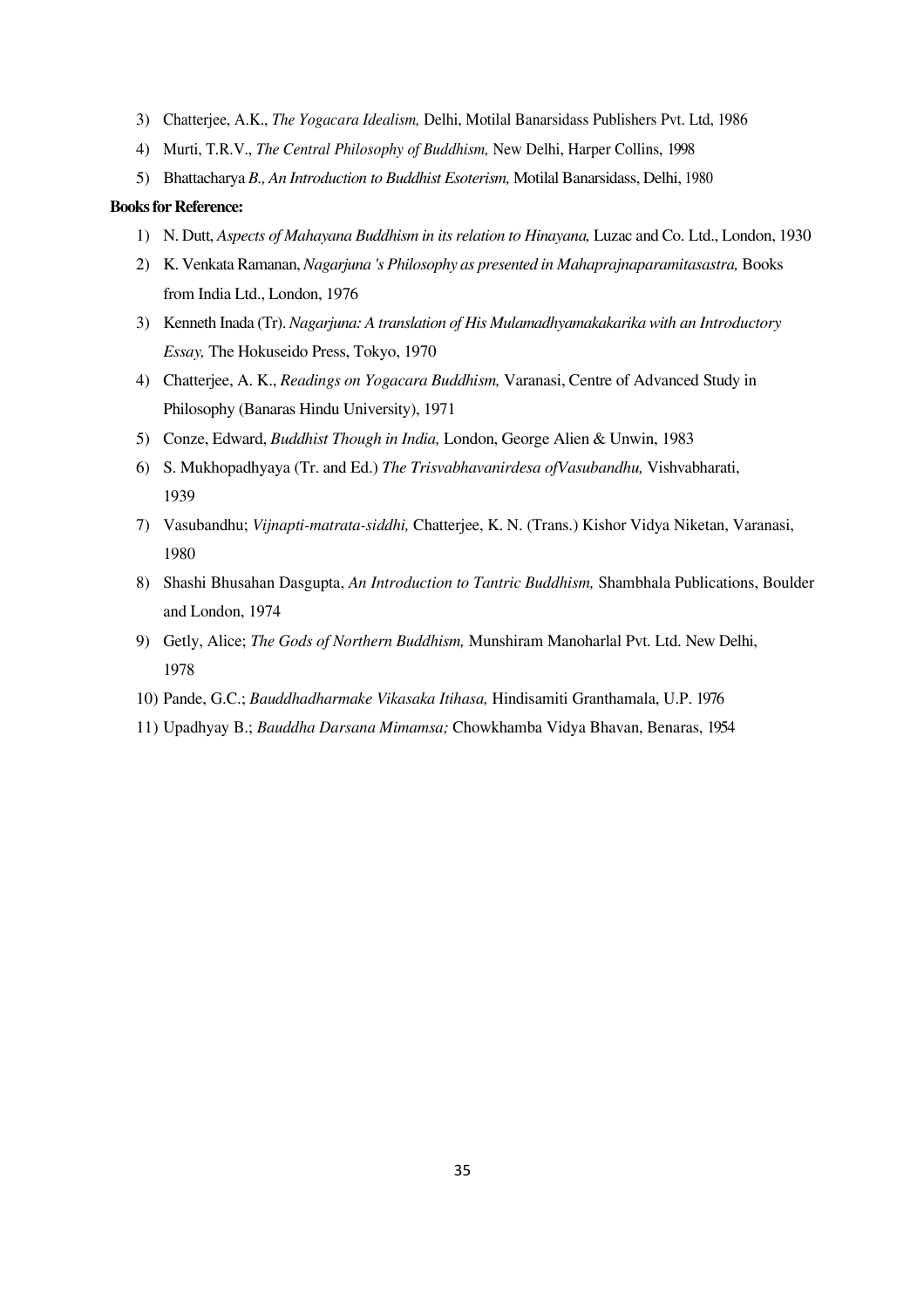### **PH-208 HUME**

**(Objective** : To introduce the major aspects of Hume's philosophy.)

## **Credit I:**

Historical Background of Hume's philosophy

Hume's dichotomous classifies Propositions about matters of facts and those about relations of ideas, Rejection of Metaphysics.

### **Credit II:**

Hume's views on Substance, Attributes, Perception, Impressions, Ideas.

#### **Credit III: •**

Hume's views on causation, Induction and Probability.

### **Credit IV:**

Hume's views on Self, Personal Identity and Is-Ought problem

#### **Prescribed Readings:**

- 1) Hume, David, *A Treatise on Human Nature,* (Ed.) A.A.Selby Bigge, OUP, 1978.
- 2) Hume, David, *An Inquiry Concerning Human Understanding,* Progressive publishers
- 3) Ayer, A.J., *Hume,* Oxford, 1980

- 1) V.C. Chappel (Ed.), *Hume: A Collection of Critical Essays,* Macmillan, Loi 1963.
- 2) Smith N.K., *The Philosophy of David Hume,* Macmillan, London, 1966.
- 3) Meldon, *Causal Powers*
- 4) Rathod, R.T., *David Hume's Scepticism: A Critical Study,* Nimitta Prakashan, 1996.
- 5) Mackie, J.L., *The Cement of the Universe,* (Chapter 1), Oxford, 1974
- 6) Stove, D.C., *Probability and Hume's Inductive Scepticism,* Oxford.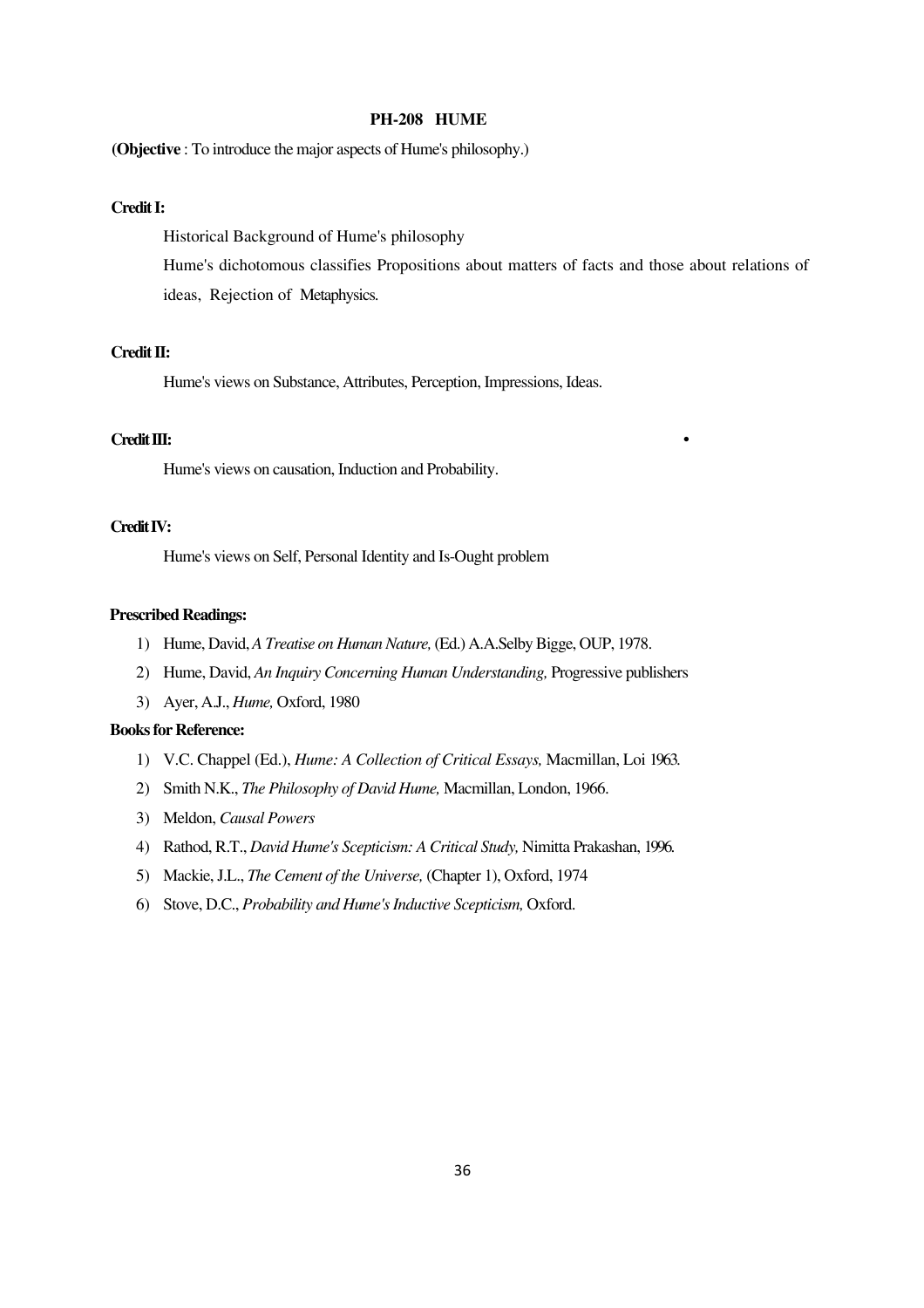## **PH- 209 GANDHIAN PHILOSOPHY**

(Objective: To acquaint the student with major aspects of Gandhian thought)

## **Credit I**

## **Religious and Ethical thoughts**

- a) Truth and God; Relation between Truth and Non Violence
- b) Equality of all religions (*Sarva-Dharma-sama-bhava*)
- c) *Anasaktiyoga*

## **Credit II**

### **Social Thoughts**

- a) Doctrine of *Sanatanadharma; Varnasramadharma*;
- b) Approach to *Varna, Jati* and untouchability;
- c) The status and role of women
- d) Conception of ideal society (*Ramarajya*)
- e) Doctrine of *Sarvodaya*
- f) Critique of modern civilization

## **Credit III**

## **Political Thought**

- a) The doctrine of Satyagraha: scope and application
- b) Limits and significance of Satyagraha,
- c) Civil Disobedience
- d) Doctrine of *Swaraj* (self-rule)- Politics & Ethics Political Ideal

### **Credit IV**

## **(A) Economic and Educational thought:**

- a) The doctrine of Bread labour
- b) Trusteeship and Socialism
- c) The doctrine of *Swadeshi* (self-reliance)
- d) Economics and Ethics
- e) Gandhi's views on education

#### **(B) Some Controversies:**

- a) Tilak-Gandhi controversy on interpretation of Bhagavadgīta;
- b) Tagore-Gandhi controversy on nationalism and modernity;
- c) Ambedkar-Gandhi controversy on *Varna* and caste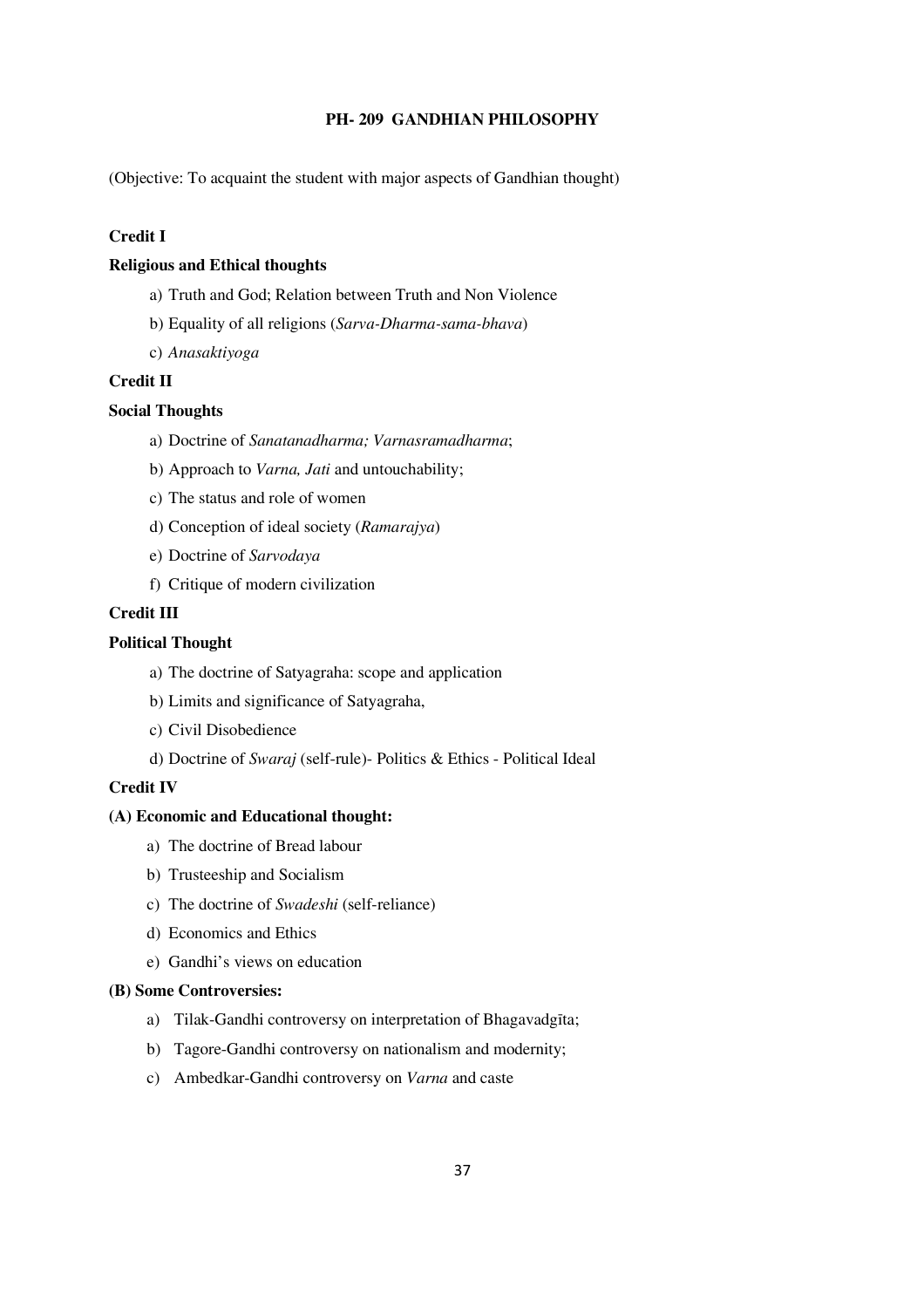## **Prescribed Readings**

- 1) Gandhi, M.K., *Hind Swaraj*, Navjivan, Ahmedabad, 1938.
- 2) Gandhi, M.K., *Satyagraha in South Africa*, Navjivan, Ahmedabad, 1928.
- 3) Gandhi, M.K., *In Search of the Supreme* (Vol. III), Navjivan, Ahmedabad, 1940.
- 4) Gandhi, M.K., *Sarvodaya*, Navjivan, Ahmedabad, 1957.
- 5) Bose, N.K. (ed.), *Selections from Gandhi*, Navjivan, Ahmedabad, 1957.
- 6) Iyer, Raghavan (ed.), *The Moral and Political writings of Mahatma Gandhi* (Vol. I, II,
- 7) III), Clarendon Press, Oxford 1986.
- 8) Parekh, Bhikhu, *Gandhi's Political Philosophy: A Critical Examination*, University of Notre Dame Press, 1989.
- 9) Richards, Glyn, *The Philosophy of Gandhi: A study of his Basic Ideas,* Conzen Press, 1982.

- 1) Gosavi, D.K., *Tilak, Gandhi and Gita*, Bharatiya Vidhyabhavan, Bombay, 1983.
- 2) Kelekar & Prabhu, *Gandhi and Tagore: Truth called them differently*, Navajivan, 1961.
- 3) Ambedkar, B.R., *Annihilation of Caste*, Bheem Patrika Publication, Jullundur, 1975.
- 4) Raghuramraju, *Debating Gandhi*, Oxford university press, New Delhi, 2006.40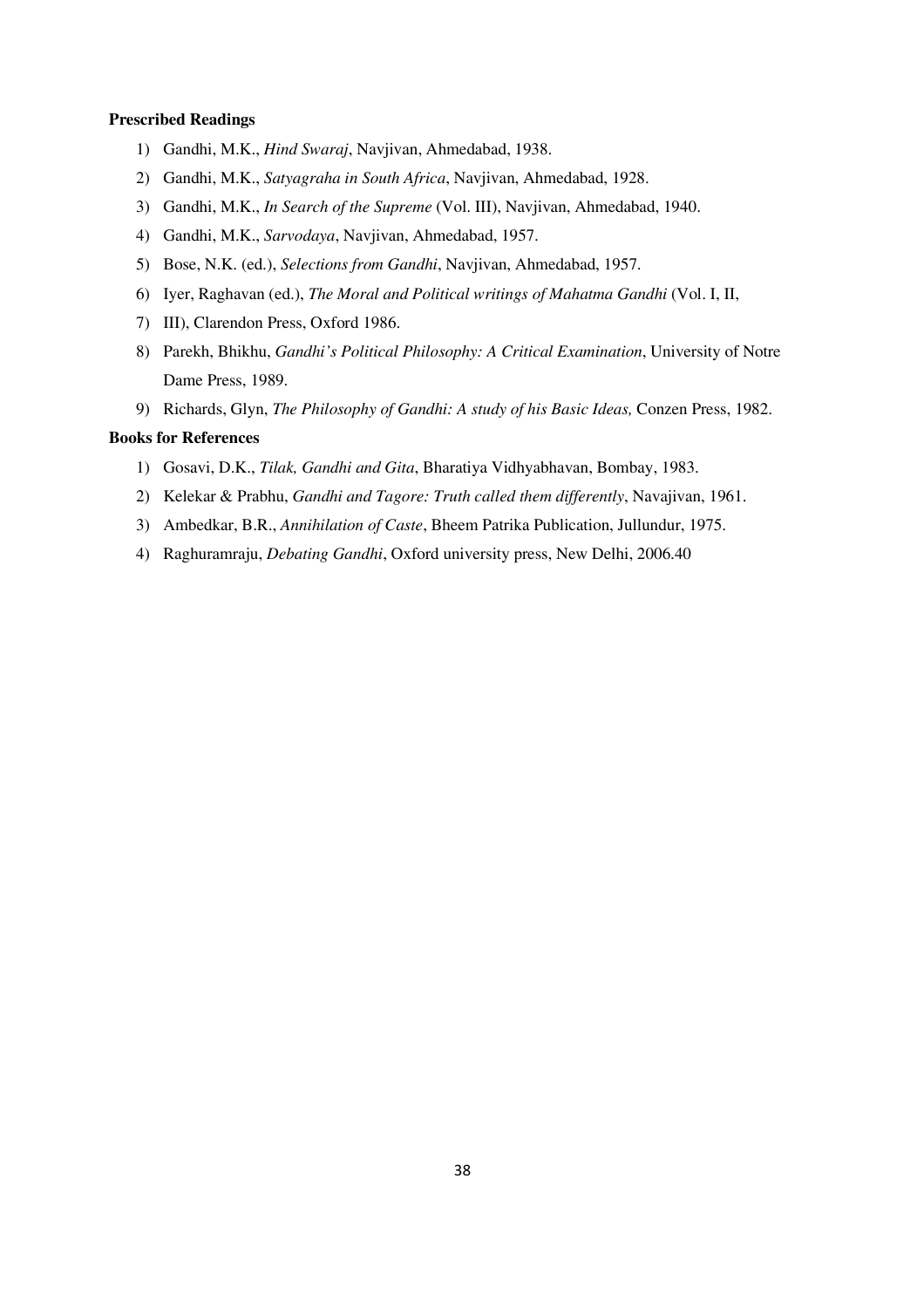## **PH — 210: AESTHETICS**

[Objective: To acquaint the student with the major issues, concepts and theories in

Western and Indian Aesthetics]

## **Western Aesthetics:**

## **Credit I**

- a) Nature of aesthetic experience: Feeling and emotion; intention and imagination.
- b) Aesthetic qualities; Aesthetic attitude
- c) Aesthetic Judgment —Nature and analysis. Universality. Providing reasons (arguments)

#### **Credit II**

- a) Work of art and aesthetic object. Elements of work of art : Form, Content, Medium
- b) Art as representation Art as imitation (Plato)
- c) Art as expression Art as intuition (Croce),
- d) Art as communication (Tolstoy),
- e) Art as symbolic form (Susane Langer)
- f) Cultural relativism, Robust realism, Robust relativism.

## **Indian Aesthetics:**

## **Credit III**

#### **Theory of Drama**

- a) Concept of art, Purpose of art, Theory of Rasa according to Bharata
- b) Concept of *Ranga-sangraha*; Nature and analysis of *Bhavas, Vrttis, Pravrttis, Siddhis,*

*Natyadharmi — Lokadharmi* according to Bharata

c) Abhinavagupta on *Rasa, Rasavighna* and *ÏÁntarasa*

### **Credit IV**

### **Theory of Literary Art:**

- a) Abhinavagupta on *Dhvani, Rasadhvani, Sādharanikarana, Pratibhā*
- b) Some basic literary concepts: *Guna, Rīti, Alamkāra, Aucitya, Vakrokti*
- c) Some issues in Indian Aesthetics:
	- i)What is the essence of poetry?
	- ii) Is *rasa* internal or external?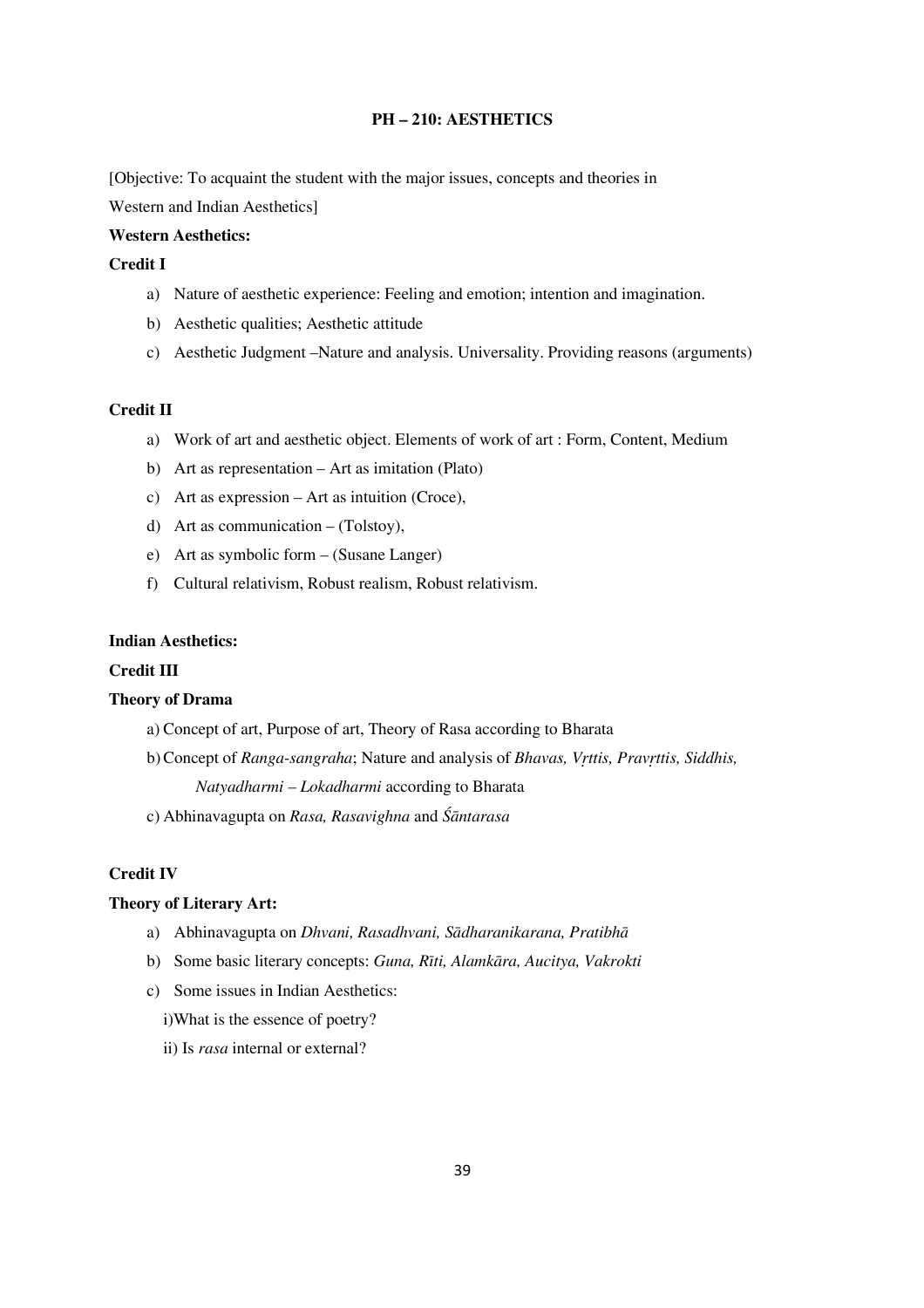#### **Books for Reading**

- 1) Oswald Hansfling, *Philosophical Aesthetics*
- 2) Kant I., *Critique of Judgment*, (tr.) Bernard J.H., Oxford, London, 1973.
- 3) Langer S., *Feeling and Form* RKP, London, 1973.
- 4) Carriet E.F., *The Theory of Beauty*, Methuen, London, 1962.
- 5) Elton W. (ed) *Aesthetics and Language*, Basil Blackwell, Oxford, 1970.
- 6) Goodman N. *Languages of Art. An Approaches to Theory of Symbols*, Bobbs & Merill, New York, 1968.
- 7) Hospers John, *Introductory Readings in Aesthetics*, The Free Press, New York, 1969.
- 8) Barlingay S.S., *Saundaryache Vyakarana*, Abhinav Prakashan, Bombay, 1976.
- 9) Bharatamuni, *Natyasastra,* Baroda Oriental Series, Baroda, 1956.
- 10) *Indian Aesthetics & Art Activity*, Proceedings of a Seminar. Indian Institute of Advanced Study, Shimla, 1968.
- 11) Kane P.V., *History of Sanskrit Poetics*, Motilal Banarasidass, Delhi, 1961.
- 12) Coomaraswsami A.K. , *The Transformation of Nature in Art,* Dover Publications, New York, 1956.
- 13) Ghoshal S.N., *Elements of Indian Aesthetics*, Chukhambha, Varanasi, 1986.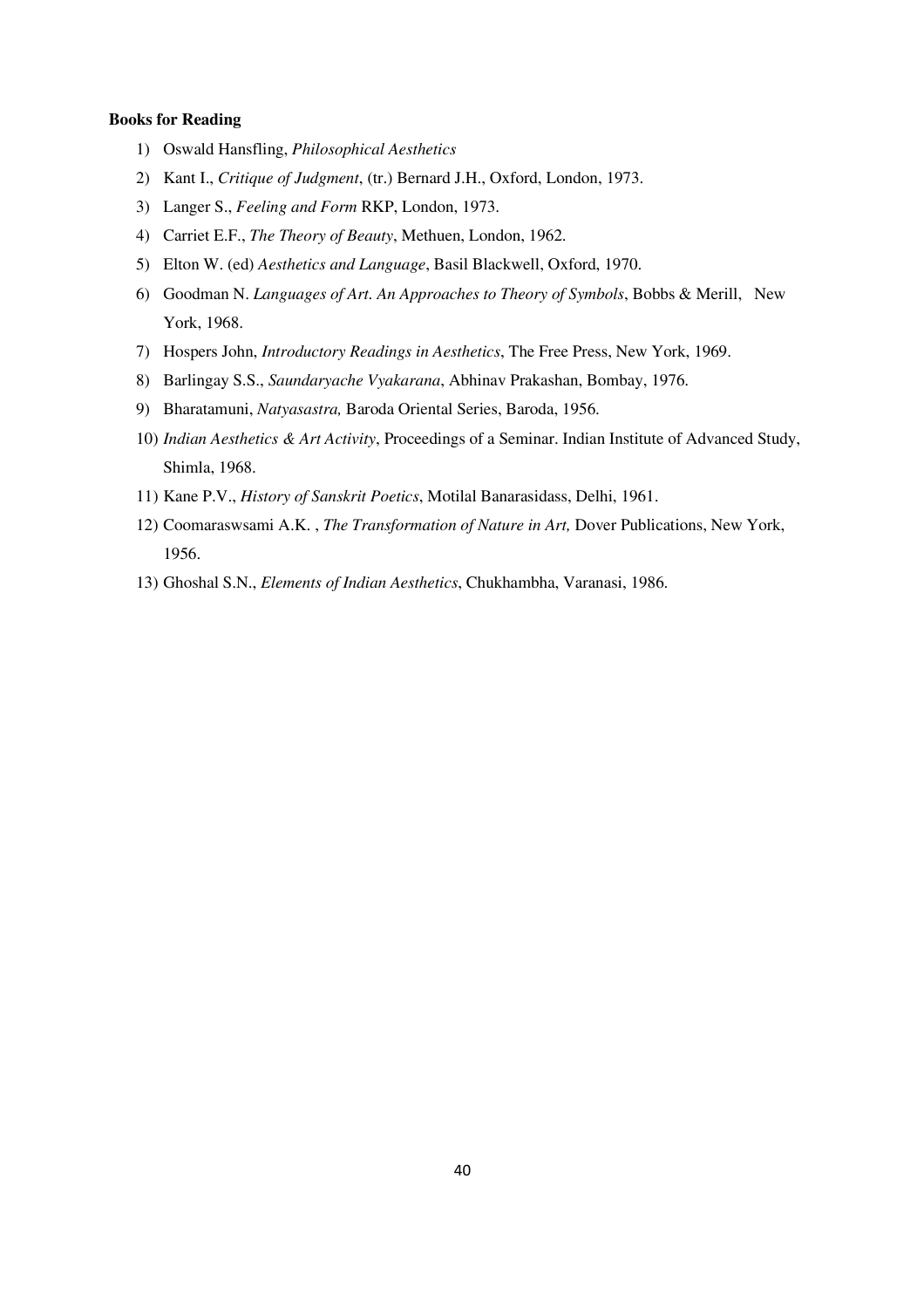## **PH - 211 PHILOSOPHY OF SOCIAL SCIENCES**

**[Objective:** To acquaint the student with important concepts, perspectives and issues concerning philosophy of social sciences]

# **Credit I**

- a) Distinction between social sciences, Social Philosophy and Philosophy of Social Sciences,
- b) Subject matter of social sciences,
- c) Concept of social action (Weber).
- d) Unity of Method, Objectivity and Value Neutrality

#### **Credit II**

- a) Explanation in social sciences and Types of Explanation
- b) Cause and meaning controversy in Social Sciences
- c) Methodological Individualism and Holism.
- d) Theories, Laws, Prediction
- e) Historicism

#### **Credit III**

- a) Structuralism and Functionalism.
- b) Explanation / Understanding Max Weber, Peter Winch
- c) Sociology of Knowledge (Manheim)
- d) Post- Structuralism (Michel Foucault)

#### **Credit IV:**

- a) Hermeneutics
- b) Phenomenology
- c) Critical theory
- d) Post-Modernism (Lyotard)

### **Prescribed Readings**

- 1) Rudner, Richards, *Philosophy of Social Sciences*, Prentice-Hall, Englewood Cliffs, N.J.1966.
- 2) Benton, Ted & Craib, Ian, *Philosophy of Social Science: the Philosophical Foundations of Social Thought*, Palgrave Macmillan, New York, 2001.
- 3) Popper, Karl, *The Poverty of Historicism*, Routledge & Kegan Paul, London, 1961. 26
- 4) Baert, Patrick, *Philosophy of the Social Sciences: Towards Pragmatism*, Polity Press, Cambridge, 2005.

- 1) Gordon, Scott, *The History and Philosophy of Social Sciences*, Routledge, New York, 1991.
- 2) Roy, Krishna, *Hermeneutics: East and West*, Allied Publishers, Calcutta, 1993.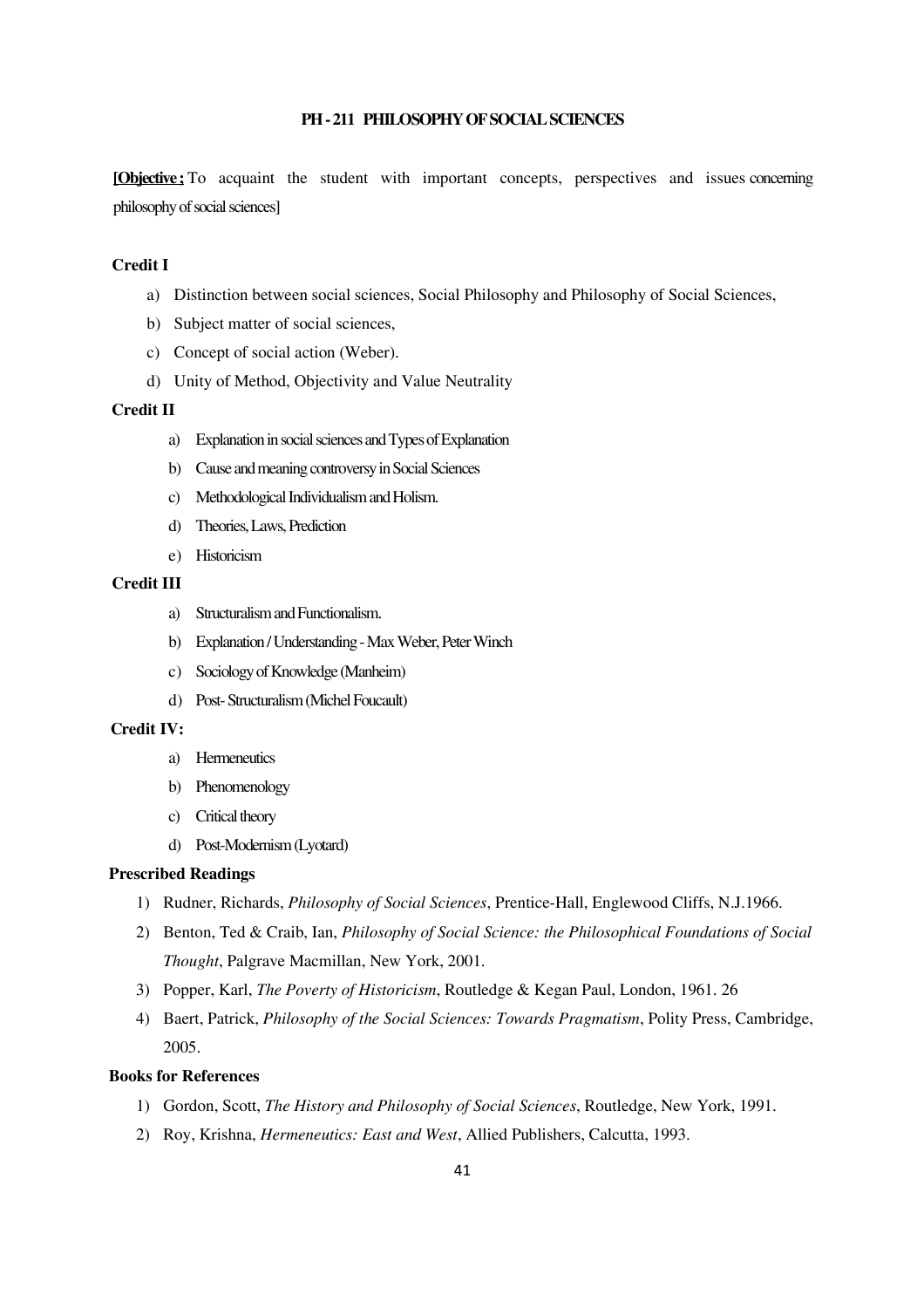## **PH–212: Social and Political Philosophy**

**Objective** - To acquaint students with important concepts, perspectives and issues concerning social and political life

## **Credit1**

## **The Individual, Society and State**

- a) Primacy of the individual: Social contract theories: Hobbes, Locke, Rousseau
- b) Primacy of the collective: Hegel
- c) Positivism: Comte, Giddens
- d) Open society: Popper

## **Credit2**

## **The Family as a social Institution**

- a) Family and society
- b) Arguments for family: Locke, Kant
- c) Critique of family: Plato, Engels, Russell
- d) i) Liberal feminism: Critique of liberal contract, reinterpretation of freedom and equality: Carole Pateman ii) Socialist feminism: Critique of Marxism, dual system of gender and class-Heidi

Hartmann

### **Credit3**

## **Liberalism**

- a) Distributive Justice: Rawls concept of original position, justice as fairness, two principles of justice
- b) Justice as entitlement: Nozick's critique of distributive justice, inviolability of the person, labour theory of value
- c) Justice as equality: Dworkin's critique of Rawls' equality principle

## **Credit4**

### **Marxism and Multiculturalism**

- a) Classical Marxism: Against individualistic freedom, political economy and the materialistic interpretation of history (class struggle, socialism and communism)
- b) Marcuse's Neo Marxism: Beyond Marx's economics, basic and surplus repression, turn to Freud, the revolutionary potential of art
- c) Multiculturalism: Centrality of culture, coexistence of multiple cultures, freedom and equality of culture